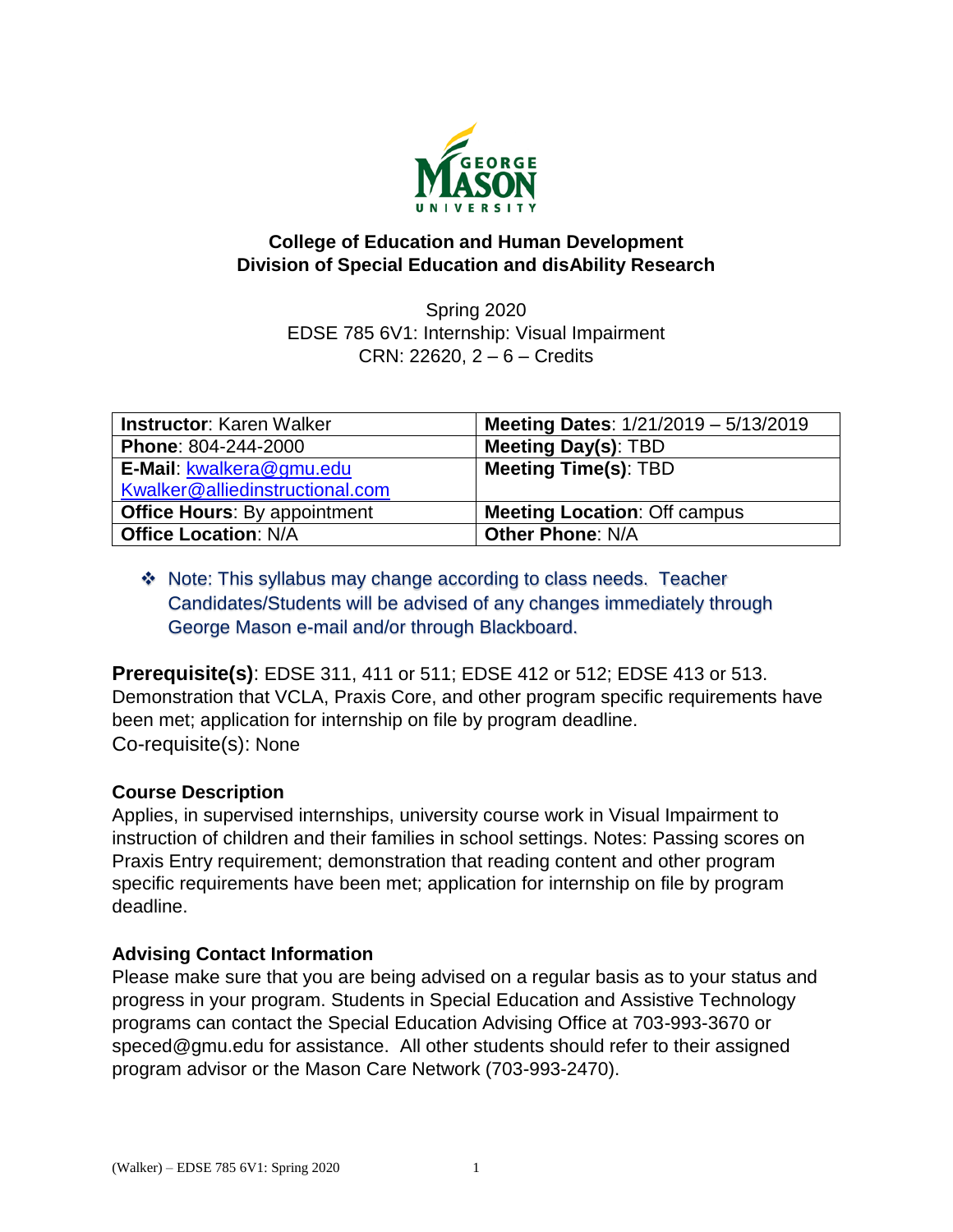# **Advising Tip**

Are you planning to waive one of the two internship requirements for your teacher licensure program? The waiver is not automatic. Be sure to send the waiver documentation (http://cehd.gmu.edu/assets/docs/forms/InternshipWaiv\_forms.pdf) to your advisor.

# **Course Delivery Method**

Learning activities include the following:

- 1. Class lecture and discussion
- 2. Application activities
- 3. Small group activities and assignments
- 4. Video and other media supports
- 5. Research and presentation activities
- 6. Electronic supplements and activities via Blackboard

# **Learner Outcomes**

Upon completion of the course, teacher candidates/students will be able to:

- 1. Demonstrate understanding of development and the ability to plan and execute curriculum appropriate to the chronological ages, developmental and functional levels of the students being taught.
- 2. Demonstrate the integration of the theoretical methodology with the practical applications in the field.
- 3. Demonstrate positive and appropriate interactions with students, families and other professionals. This includes the ability to manage the classroom/resource room, co-teach in a general education setting, develop and enforce classroom expectations, develop strategies to anticipate behaviors and deal with them, and work through transitions during the day. This also includes demonstration of confidentiality when communicating about students with disabilities.
- 4. Develop and implement developmentally and functionally appropriate intervention activities within a variety of settings, including those that enhance and support integration and/or inclusion as well as those activities that are therapeutically based. This includes demonstration of a positive learning environment geared to the individual as well as the group. This may also be demonstrated in the general classroom environment as well as special education settings.
- 5. Demonstrate the ability to work collaboratively as part of a team including but not limited to general and special educators and therapists, parents and other related/support staff.
- 6. Demonstrate the ability to be lead teacher by overseeing the entire classroom while also meeting the individual needs of students, directing/teaming with assistants, and monitoring the ongoing activities and tone of the class. If working with students on an individual basis, demonstrate the ability to plan for that child based on goals and objectives and provide on-going assessment for both the child and the intervention sessions.
- 7. Demonstrate support within an integrated environment, as appropriate. This includes knowledge of general curriculum specific to the ages and grades of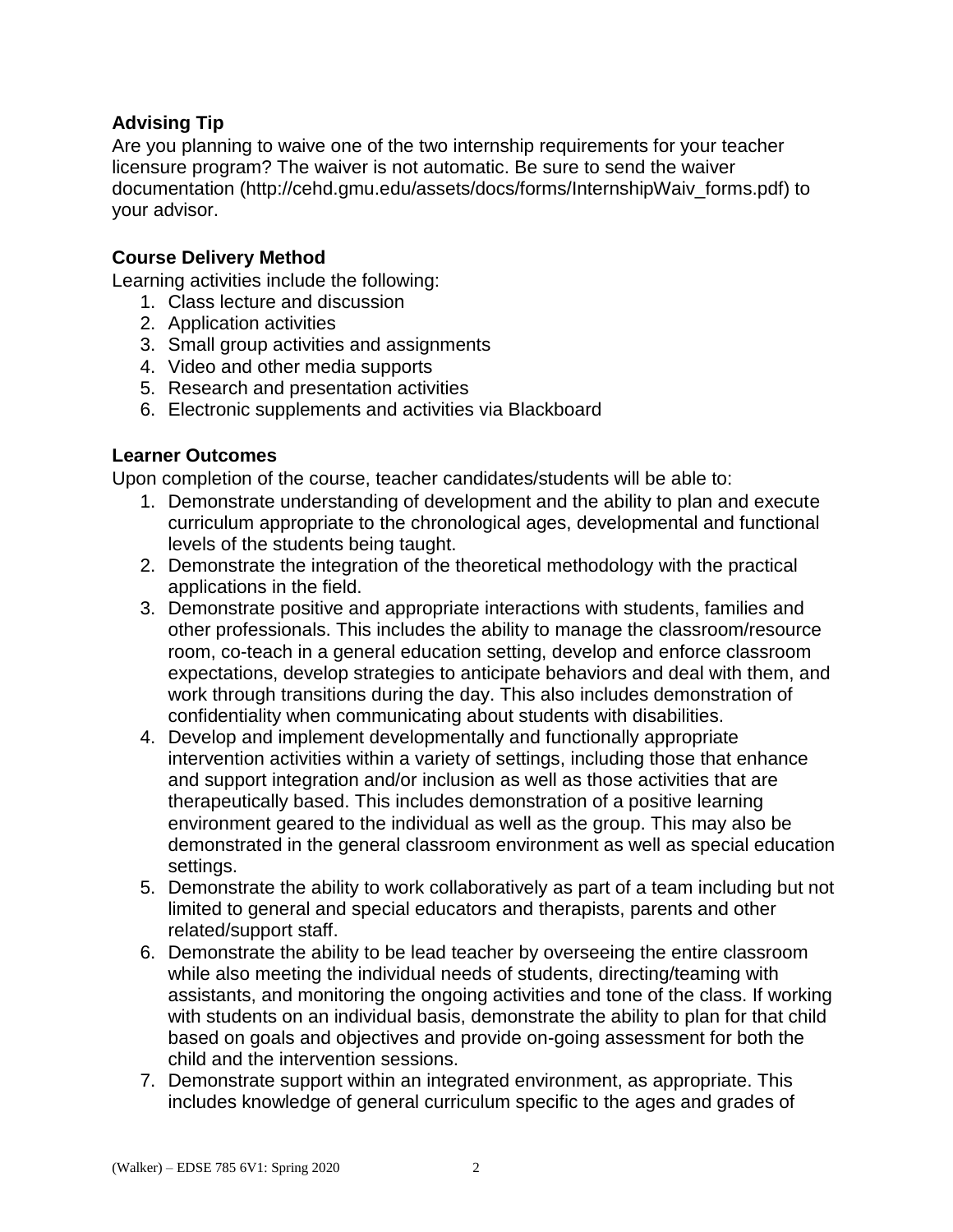students, ability to modify the general education curriculum as needed, ability to work with general education staff in a manner which enhances the education of the student(s) with disabilities by providing direct or indirect support and the knowledge of how to work with groups of students demonstrating mixed abilities and needs (whether identified as disabled or not).

- 8. Select and utilize assessment and/or monitoring tools and strategies, including but not limited to county-wide assessments, SOLs, VAAP (as assessed for individual students), etc.
- 9. Develop developmentally, educationally and functionally appropriate IEPs.
- 10.Select and utilize workable and useful data/record keeping strategies.
- 11.Monitor and analyze teaching performance.
- 12.Demonstrate additional competencies contained in personal goals statement or delineated by the cooperating teacher and/or university supervisor.

#### **Professional Standards**

(Council for Exceptional Children (CEC), Interstate Teacher Assessment and Support Consortium (InTASC). Upon completion of this course, students will have met the following professional standards: CEC Standard 2: Learning environments (InTASC 3); CEC Standard 4: Assessment (InTASC 6); CEC Standard 5: Instructional planning and strategies (InTASC 7,8); CEC Standard 6: Professional learning and ethical practice (InTASC 9) & CEC Standard 7: Collaboration (InTASC 10).

This course contains at least on Common Assessment developed by the College of Education and Human Development to assess our candidates' performance on nationally accepted standards for beginning teachers (InTASC) and our programs' performance on national accreditation standards (CAEP).

### **Required Textbooks**

*Special Education Internship Handbook (2019-20)* George Mason University. (Download online, no purchase.)

### **Recommended Textbooks**

American Psychological Association*.* (2019). *Publication manual of the American Psychological Association* (7th ed.). Washington, DC: Author.

#### **Course Performance Evaluation**

Students are expected to submit all assignments on time in the manner outlined by the instructor (e.g., Blackboard, Tk20, hard copy).

#### **Tk20 Performance-Based Assessment Submission Requirement**

It is critical for the special education program to collect data on how our students are meeting accreditation standards. Every teacher candidate/student registered for an EDSE course with a required Performance-based Assessment (PBA) is required to upload the PBA to Tk20 (regardless of whether a course is an elective, a one-time course or part of an undergraduate minor). A PBA is a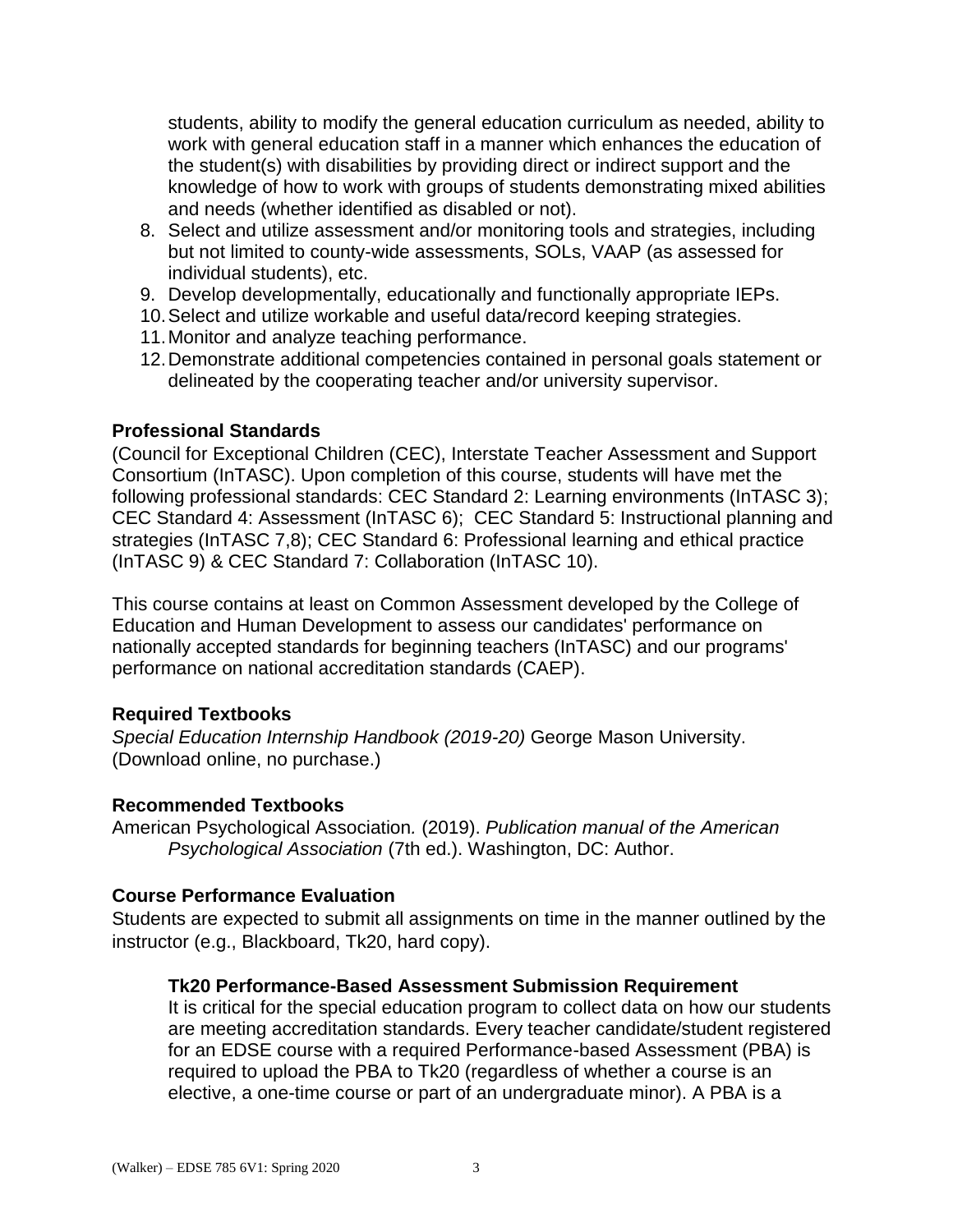specific assignment, presentation, or project that best demonstrates one or more CEC, InTASC or other standard connected to the course. A PBA is evaluated in two ways. The first is for a grade, based on the instructor's grading rubric. The second is for program accreditation purposes. Your instructor will provide directions as to how to upload the PBA to Tk20.

For EDSE 785, the required PBA is Clinical Experience Continuum AND Log of Hours (All Programs). Please check to verify your ability to upload items to Tk20 before the PBA due date.

#### **Assignments and/or Examinations**

#### **Performance-based Assessment (Tk20 submission required)**

Clinical Experience Continuum-Internship Rubric (provided at the end of this syllabus and on Blackboard)

**College Wide Common Assessment (TK20 submission required)** Teacher Candidate Dispositions Rating (Assessment B)

Technology Standards Evidence Table (Assessment C in Handbook)

InTASC Internship Rubric

# **Performance-based Common Assignments (No Tk20 submission required)**

Video observation with matrix reflection (Assignment A in Handbook)

Internship Summary and Final Grade (Form 2 in Handbook)

Observation Summary Report (Form 4 in Handbook)

Log of internship hours (Form 1 in Handbook)

#### **Other Assignments**

Provided in the Internship Handbook and on Blackboard

| <b>Item</b>                                                                            | Date completed,<br>submitted to Bb<br>and/or TK20 |
|----------------------------------------------------------------------------------------|---------------------------------------------------|
| Assessment A: Internship Rubric (Midterm and Final)                                    |                                                   |
| Assessment B: Dispositions Rubric: completed by US<br>and MT, entered into TK20 by US. |                                                   |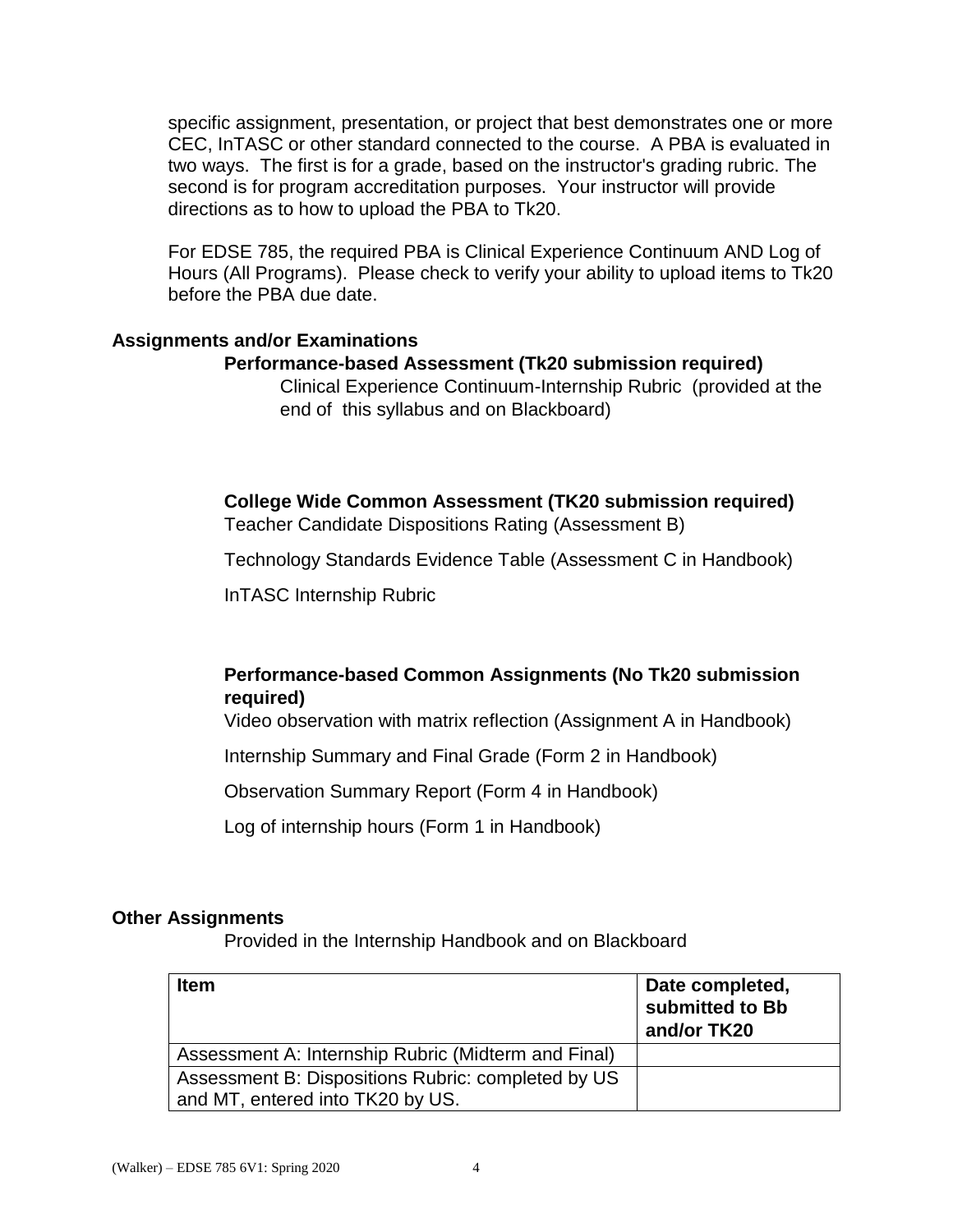| <b>Item</b>                                          | Date completed,<br>submitted to Bb<br>and/or TK20 |
|------------------------------------------------------|---------------------------------------------------|
| Assessment C: Technology portfolio, completed by     |                                                   |
| teacher candidate and submitted to BB and TK20       |                                                   |
| <b>Technology Standards in the Special Education</b> |                                                   |
| <b>Clinical Internship</b>                           |                                                   |
| Use the form posted on Blackboard to document and    |                                                   |
| record your evidence for meeting each technology     |                                                   |
| standard.                                            |                                                   |
|                                                      |                                                   |
| Form 2: Summary of Placement                         |                                                   |
| Video observation with matrix reflection (Assignment |                                                   |
| A)                                                   |                                                   |
|                                                      |                                                   |

### **Course Policies and Expectations**

### **Attendance/Participation**

Attendance is clearly essential. Absenteeism requires advance notification per school policy. In addition, the cooperating teacher should be notified individually as should the university supervisor if a scheduled meeting or observation will be missed. Excessive absenteeism can result in an extended placement or change of placement in partnership with the Field Placement Office through participating university.

Assignment deadlines are negotiated between the university supervisor and the intern; therefore, if an assignment cannot be completed as required, the intern needs to reschedule the appointment or renegotiate the deadline. Submission of all assignments in accordance with the agreed upon schedule increases the likelihood of on-time completion of placement requirement.

#### **Late Work**

All requirements must be completed and received by the instructor by the date agreed upon by course university supervisor and intern. At the end of the semester, you will be given a grade based on the grades you have received on each assignment.

- 1. Unless otherwise indicated, all formal written work must be word-processed. All assignments must be typed and free of grammatical and spelling errors.
- 2. Acceptance of late assignments is at the discretion of the instructor.
- 3. Remediation of assignments is possible; however additional work will be required. Such remediation should be discussed individually with the instructor. Typically, only one revision or resubmission per assignment will be accepted.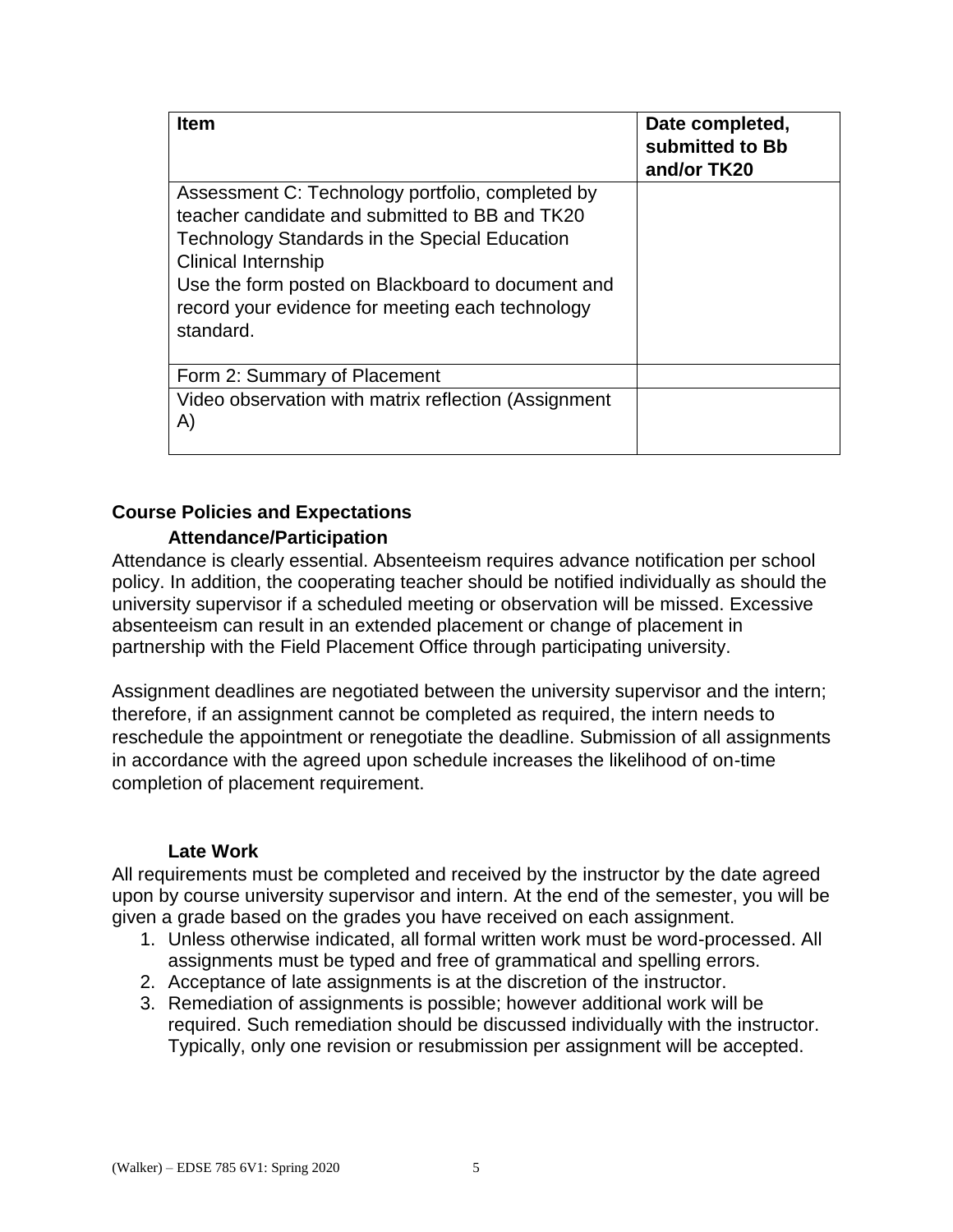Please allow time after submitting your assignment, for grades and comments to be posted. Most grades will be posted as soon as possible; however, sometimes commitments to other class or duties interfere with grading time.

### **Accommodations in Internships**

Students must be able to perform the essential functions of the internship site assigned with or with without an accommodation. Contact Disability Services [\(ods@gmu.edu\)](mailto:ods@gmu.edu) for questions related to accommodations.

### **Grading Scale**

There are only three possible grades for this course:

- *Satisfactory (S):* student has successfully completed requirements and completed assignments.
- No credit (NC): student has not provided sufficient work to evaluate progress toward meeting course requirements.
- In Progress (IP): The Candidate's performance cannot be evaluated at the end of the grading period. IP grade can be changed to S or NC upon completion of requirements.

**\*Note:** The George Mason University Honor Code will be strictly enforced (see <https://oai.gmu.edu/> and [https://catalog.gmu.edu/policies/honor-code-](https://catalog.gmu.edu/policies/honor-code-system/)

[system/\)](https://catalog.gmu.edu/policies/honor-code-system/). Students are responsible for reading and understanding the Code. "To promote a stronger sense of mutual responsibility, respect, trust, and fairness among all members of the George Mason University community and with the desire for greater academic and personal achievement, we, the student members of the university community, have set forth this honor code: Student members of the George Mason University community pledge not to cheat, plagiarize, steal, or lie in matters related to academic work." Work submitted must be your own new, original work for this course or with proper citations.

# **Professional Dispositions**

Students are expected to exhibit professional behaviors and dispositions at all times. See [https://cehd.gmu.edu/students/polices-procedures/.](https://cehd.gmu.edu/students/polices-procedures/) Students are expected to exhibit professional behaviors and dispositions at all times. In the College of Education and Human Development, dispositions are formally and separately evaluated in at least two points in each student's program – a self-evaluation at the start of their program, and a university supervisor's evaluation during internship. In special education licensure programs, the self-evaluation is an online survey distributed via email upon program entry for graduate students and within initial courses (EDSE 241, EDSE 361, and EDSE 311) for undergraduate students. When dispositions are assessed, it is important that for areas where a positive disposition is 'occasionally evident' or 'rarely evident,' the student takes steps to grow as an educator. See https://cehd.gmu.edu/epo/candidatedispositions.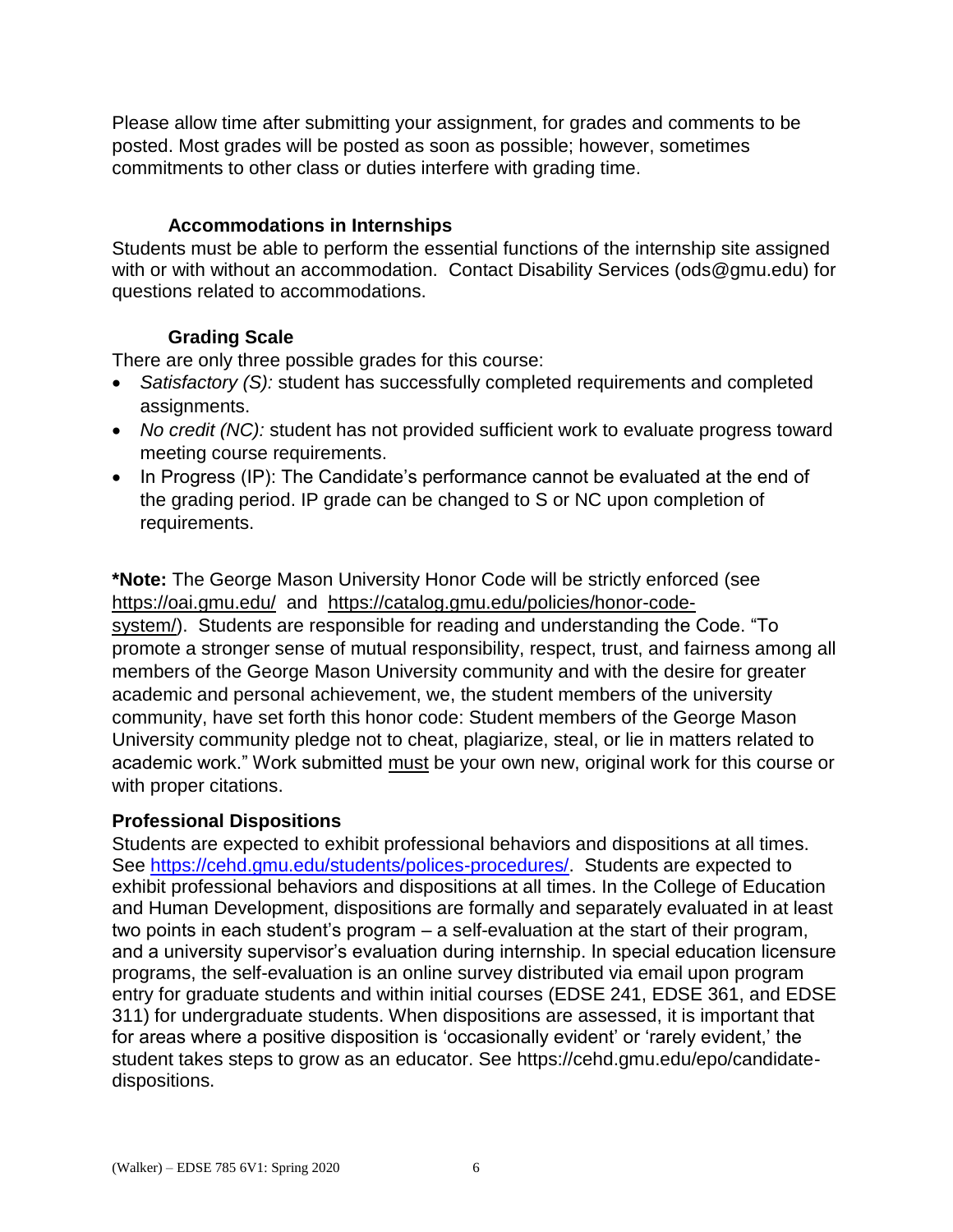# **Core Values Commitment**

The College of Education and Human Development is committed to collaboration, ethical leadership, innovation, research-based practice, and social justice. Students are expected to adhere to these principles: <http://cehd.gmu.edu/values/>

# **GMU Policies and Resources for Students**

# **Policies**

- Students must adhere to the guidelines of the Mason Honor Code (see <https://catalog.gmu.edu/policies/honor-code-system/> ).
- Students must follow the university policy for Responsible Use of Computing (see [http://universitypolicy.gmu.edu/policies/responsible-use-of-computing/\)](http://universitypolicy.gmu.edu/policies/responsible-use-of-computing/).
- Students are responsible for the content of university communications sent to their Mason email account and are required to activate their account and check it regularly. All communication from the university, college, school, and program will be sent to students **solely** through their Mason email account.
- Students with disabilities who seek accommodations in a course must be registered with George Mason University Disability Services. Approved accommodations will begin at the time the written letter from Disability Services is received by the instructor (se[ehttps://ds.gmu.edu/\)](https://ds.gmu.edu/).
- Students must silence all sound emitting devices during class unless otherwise authorized by the instructor.

# **Campus Resources**

 Support for submission of assignments to Tk20 should be directed to [tk20help@gmu.edu](mailto:tk20help@gmu.edu) or [https://cehd.gmu.edu/aero/tk20.](https://cehd.gmu.edu/aero/tk20/) Questions or concerns regarding use of Blackboard should be directed to [https://its.gmu.edu/knowledge](https://its.gmu.edu/knowledge-base/blackboard-instructional-technology-support-for-students/)[base/blackboard-instructional-technology-support-for-students/.](https://its.gmu.edu/knowledge-base/blackboard-instructional-technology-support-for-students/)

### **Notice of mandatory reporting of sexual assault, interpersonal violence, and stalking:**

 As a faculty member, I am designated as a "Responsible Employee," and must report all disclosures of sexual assault, interpersonal violence, and stalking to Mason's Title IX Coordinator per University Policy 1202. If you wish to speak with someone confidentially, please contact one of Mason's confidential resources, such as Student Support and Advocacy Center (SSAC) at 703-380-1434 or Counseling and Psychological Services (CAPS) at 703-993-2380. You may also seek assistance from Mason's Title IX Coordinator by calling 703-993-8730, or emailing [titleix@gmu.edu.](mailto:titleix@gmu.edu)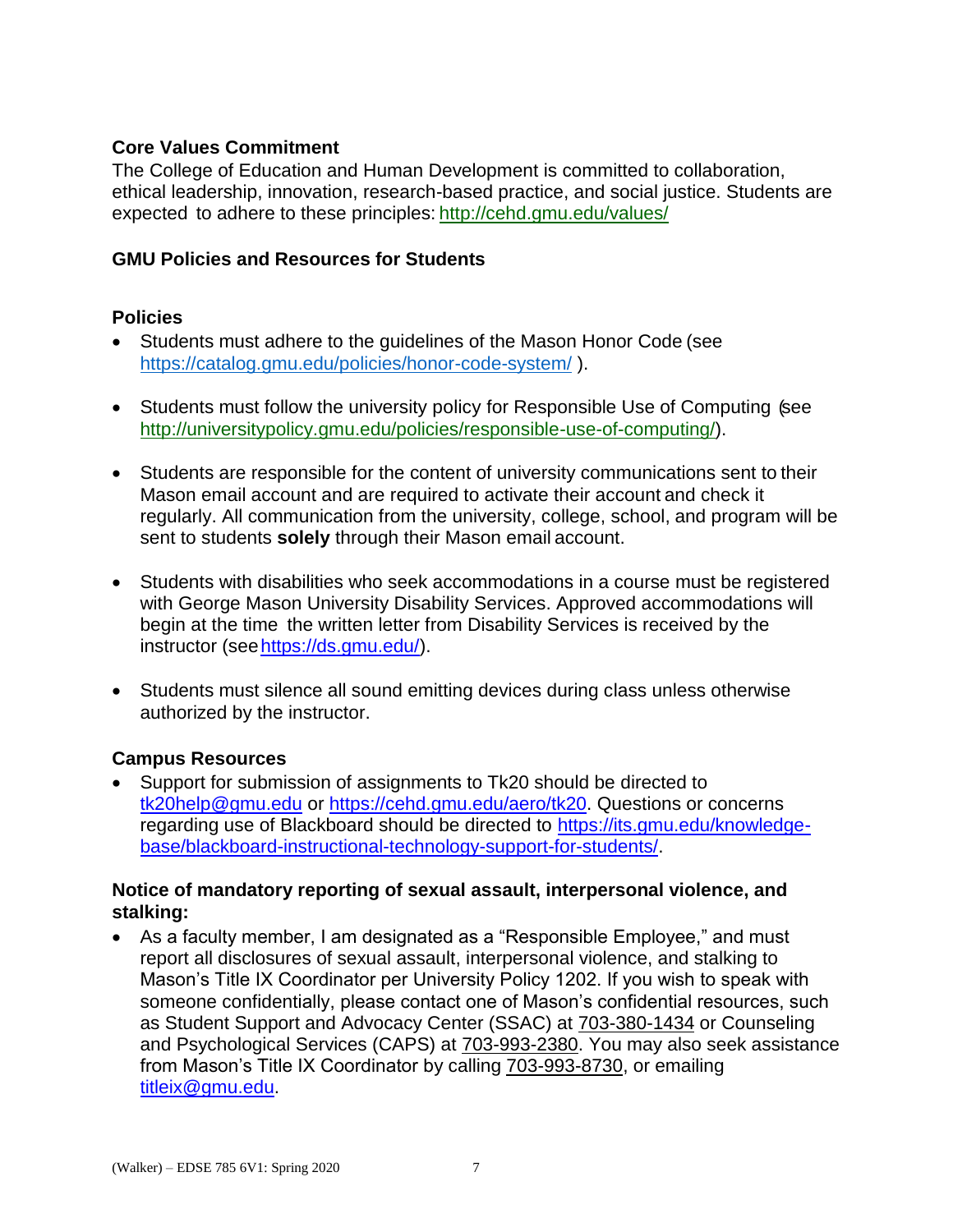- For information on student support resources on campus, see [https://ctfe.gmu.edu/teaching/student-support-resources-on-campus.](https://ctfe.gmu.edu/teaching/student-support-resources-on-campus)
- For additional information on the College of Education and Human Development, please visit our website [http://cehd.gmu.edu/.](https://cehd.gmu.edu/)

#### **Appendix**

**Assessment Rubric(s)**

|   | <b>CEC Standard 2: Learning Environments</b> |                                                                                                                                                   |                                                                                                                                                                                                                      |                                                                                                                                                                                                                            |                                                                                                                                                                                                                                                                                                                                                |  |  |
|---|----------------------------------------------|---------------------------------------------------------------------------------------------------------------------------------------------------|----------------------------------------------------------------------------------------------------------------------------------------------------------------------------------------------------------------------|----------------------------------------------------------------------------------------------------------------------------------------------------------------------------------------------------------------------------|------------------------------------------------------------------------------------------------------------------------------------------------------------------------------------------------------------------------------------------------------------------------------------------------------------------------------------------------|--|--|
| M | F                                            | <b>Key Elements</b>                                                                                                                               | <b>Does Not Meet Expectations</b><br>1                                                                                                                                                                               | <b>Meets</b><br><b>Expectations</b><br>$\mathbf{2}$                                                                                                                                                                        | <b>Exceeds Expectations</b><br>3                                                                                                                                                                                                                                                                                                               |  |  |
|   |                                              | a. Creates an orderly<br>and supportive<br>environment by<br>designing and<br>managing routines;<br>effectively manages<br>teaching and learning. | Candidate inconsistently designs<br>and manages classroom routines,<br>creating an environment which is<br>not consistently orderly and<br>supportive. Candidate<br>inconsistently manages teaching<br>and learning. | Candidate creates an<br>orderly and<br>supportive<br>environment by<br>designing and<br>managing classroom<br>routines and has<br>implemented some<br>supports for effective<br>management of<br>teaching and<br>learning. | Candidate reflects on the<br>needs of the learners with<br>visual impairment in order to<br>create an orderly and<br>supportive environment.<br>Candidate manages<br>classroom routines and is<br>responsive to the changing<br>needs of the students with<br>visual impairment.<br>Candidate effectively<br>manages teaching and<br>learning. |  |  |
|   |                                              | b. Motivates students<br>with visual impairment<br>through interesting<br>and challenging<br>activities.                                          | Candidate inconsistently motivates<br>students with visual impairment<br>through activities.                                                                                                                         | Candidate motivates<br>students with visual<br>impairment through<br>interesting and<br>challenging activities.                                                                                                            | Candidate takes student<br>interests and abilities into<br>consideration and designs a<br>variety of learning activities<br>which motivate and<br>challenge students with<br>visual impairment.<br>Candidate offers choices to<br>students with visual<br>impairment when possible to<br>increase motivation.                                  |  |  |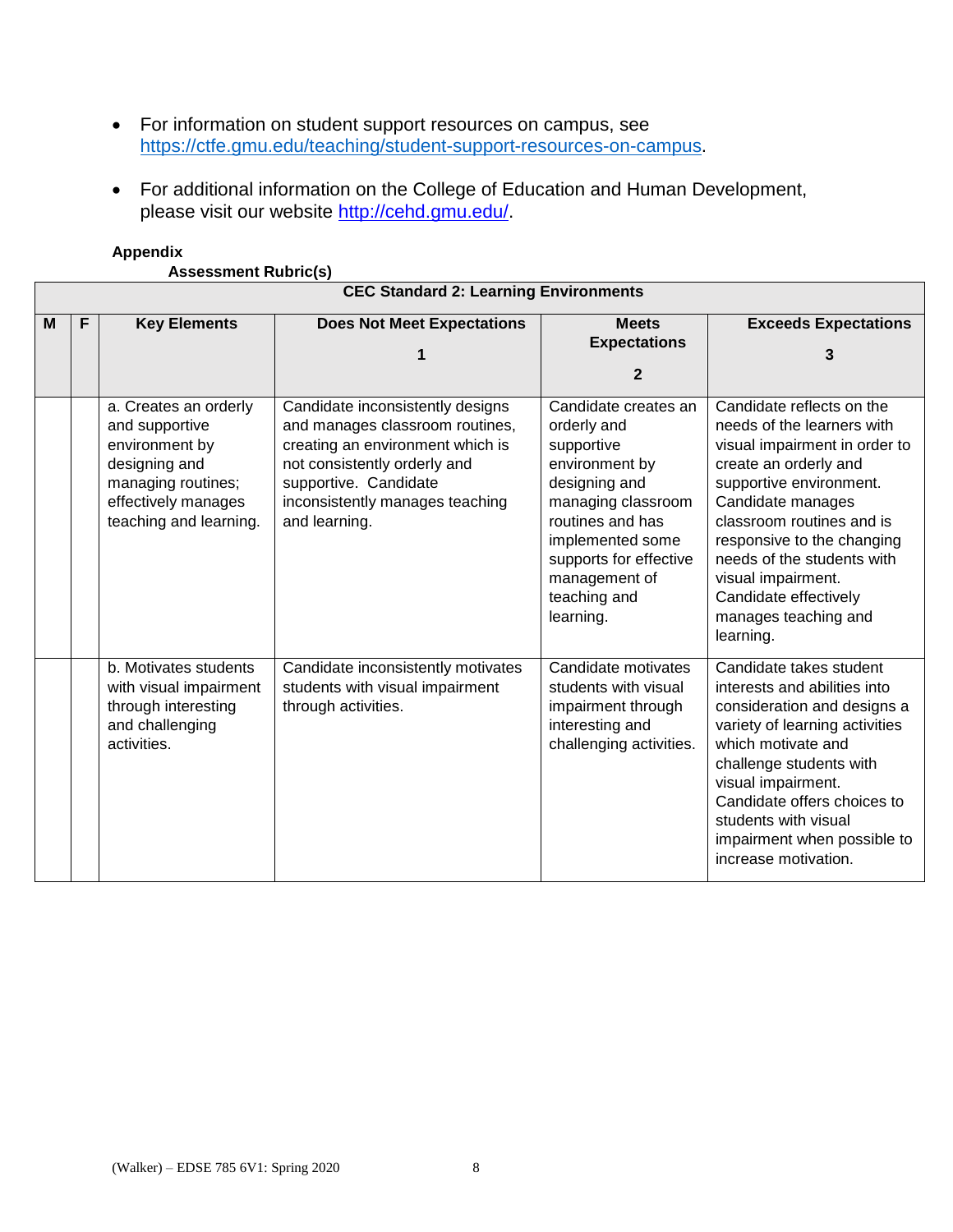|   | <b>CEC Standard 2: Learning Environments</b> |                                                                                                                                                                                         |                                                                                                                                                                                               |                                                                                                                                                                                                    |                                                                                                                                                                                                                                                                                                                                                                                            |
|---|----------------------------------------------|-----------------------------------------------------------------------------------------------------------------------------------------------------------------------------------------|-----------------------------------------------------------------------------------------------------------------------------------------------------------------------------------------------|----------------------------------------------------------------------------------------------------------------------------------------------------------------------------------------------------|--------------------------------------------------------------------------------------------------------------------------------------------------------------------------------------------------------------------------------------------------------------------------------------------------------------------------------------------------------------------------------------------|
| M | F                                            | <b>Key Elements</b>                                                                                                                                                                     | <b>Does Not Meet Expectations</b>                                                                                                                                                             | <b>Meets</b><br><b>Expectations</b><br>$\mathbf{2}$                                                                                                                                                | <b>Exceeds Expectations</b><br>3                                                                                                                                                                                                                                                                                                                                                           |
|   |                                              | c. Create a safe,<br>equitable, positive,<br>and supportive<br>learning environment<br>in which diversities are<br>valued.                                                              | Candidate creates a safe, equitable,<br>positive, and supportive learning<br>environment in which diversities are<br>valued but does not demonstrate<br>that diversities are valued.          | Candidate creates a<br>safe, equitable,<br>positive, and<br>supportive learning<br>environment in which<br>diversities are<br>valued.                                                              | Candidate solicits student<br>input and provides<br>opportunities for choice<br>making in order create a<br>safe, equitable, positive, and<br>supportive learning<br>environment in which<br>diversities are valued.<br>Candidate reflects upon<br>students' linguistic and<br>cultural background and<br>considers the class diversity<br>while establishing the<br>learning environment. |
|   |                                              | d. Design learning<br>environments that<br>encourage active<br>participation in<br>individual and group<br>activities.                                                                  | Candidate inconsistently designs<br>learning environments that<br>encourage participation in individual<br>and group activities.                                                              | Candidate designs<br>learning<br>environments that<br>encourage active<br>participation in<br>individual and group<br>activities.                                                                  | Candidate integrates social<br>skills instruction and<br>strategies for enhancing<br>motivation for each<br>individual student and the<br>group as a whole as they<br>design learning<br>environments that<br>encourage active<br>participation in individual and<br>group activities.                                                                                                     |
|   |                                              | e. Modifies the<br>learning environment<br>to manage behaviors,<br>time, space, and<br>materials to keep<br>students with visual<br>impairment<br>productively involved<br>in learning. | Candidate fails to modify the<br>learning environment to manage<br>behaviors, time, space, and<br>materials to keep students with<br>visual impairments productively<br>involved in learning. | Candidate modifies<br>the learning<br>environment to<br>manage behaviors,<br>time, space, and<br>materials to keep<br>students with visual<br>impairments<br>productively involved<br>in learning. | Candidate modifies the<br>learning environment to<br>manage behaviors, time,<br>space, and materials to keep<br>students with visual<br>impairments productively<br>involved in learning.<br>Candidate establishes clear<br>classroom procedures,<br>discourages disruptions, and<br>promotes interaction with<br>students with visual<br>impairments.                                     |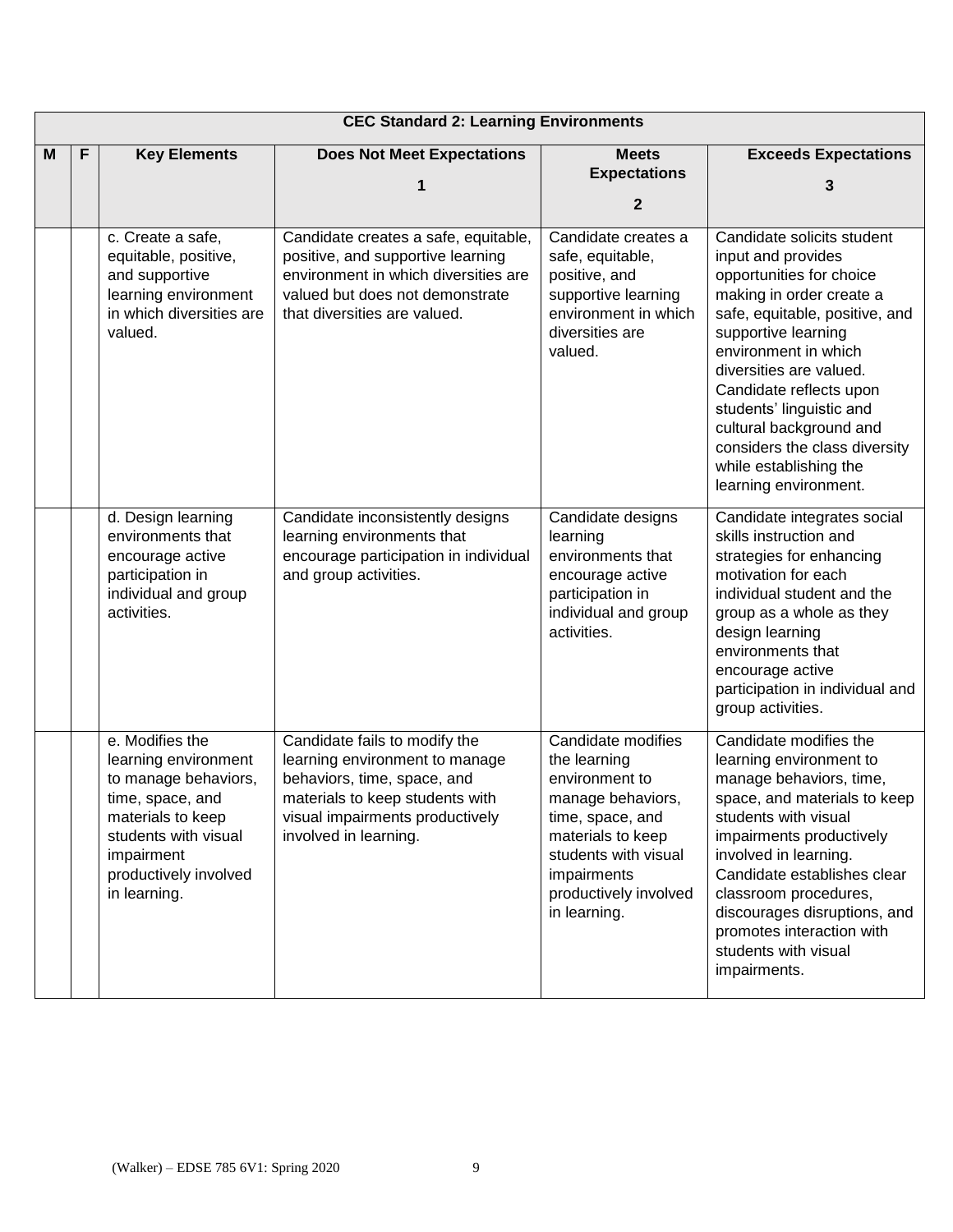|   | <b>CEC Standard 2: Learning Environments</b> |                                                                                                                                                 |                                                                                                                                               |                                                                                                                                                             |                                                                                                                                                                                                                                                                                                                                                                                                  |  |
|---|----------------------------------------------|-------------------------------------------------------------------------------------------------------------------------------------------------|-----------------------------------------------------------------------------------------------------------------------------------------------|-------------------------------------------------------------------------------------------------------------------------------------------------------------|--------------------------------------------------------------------------------------------------------------------------------------------------------------------------------------------------------------------------------------------------------------------------------------------------------------------------------------------------------------------------------------------------|--|
| м | F                                            | <b>Key Elements</b>                                                                                                                             | <b>Does Not Meet Expectations</b><br>1                                                                                                        | <b>Meets</b><br><b>Expectations</b><br>$\mathbf{2}$                                                                                                         | <b>Exceeds Expectations</b><br>3                                                                                                                                                                                                                                                                                                                                                                 |  |
|   |                                              | f. Demonstrates the<br>ability to manage two<br>or more classroom<br>activities<br>simultaneously, with<br>evidence of attention<br>to each.    | Candidate demonstrates the ability<br>to manage two or more classroom<br>activities simultaneously but fails to<br>provide attention to each. | Candidate<br>demonstrates the<br>ability to manage two<br>or more classroom<br>activities<br>simultaneously, with<br>evidence of attention<br>to each.      | Candidate demonstrates the<br>ability to manage two or<br>more classroom activities<br>simultaneously, with<br>evidence of attention to<br>each. Candidate moves<br>easily from one activity to<br>the other, making<br>adaptations as necessary to<br>ensure student success.                                                                                                                   |  |
|   |                                              | g. Uses effective and<br>varied behavior<br>management<br>strategies and handles<br>disruptive or<br>destructive behavior<br>firmly and fairly. | Candidate is ineffective in using<br>behavior management strategies to<br>handle disruptive or destructive<br>behavior.                       | Candidate uses<br>effective and varied<br>behavior<br>management<br>strategies and<br>handles disruptive or<br>destructive behavior<br>firmly and fairly.   | Candidate plans and<br>implements individualized<br>behavior plans which include<br>effective and varied behavior<br>management strategies and<br>handles disruptive or<br>destructive behavior firmly<br>and fairly.                                                                                                                                                                            |  |
|   |                                              | h. Communicates high<br>expectations while<br>respecting individual<br>differences and<br>cultural diversity.                                   | Candidate fails to communicate<br>high expectations for all students<br>with visual impairment.                                               | Candidate promotes<br>appropriate student<br>behavior through<br>clear communication<br>of high expectations<br>for all students with<br>visual impairment. | Candidate communicates<br>high expectations; develops<br>an awareness of student<br>behavior within the context<br>of student background and<br>cultural diversity.                                                                                                                                                                                                                              |  |
|   |                                              | i. Uses the least<br>intensive behavior<br>management strategy<br>consistent with the<br>needs of the individual<br>with visual impairment.     | Candidate uses behavior<br>management strategies which do<br>not meet the needs of the individual<br>with visual impairment.                  | Candidate uses the<br>least intensive<br>behavior<br>management<br>strategy consistent<br>with the needs of the<br>individual with visual<br>impairment.    | Candidate gathers<br>background information on<br>the individual with visual<br>impairment and reflects<br>upon this information in<br>order to determine the most<br>appropriate least intensive<br>behavior management<br>strategy. Candidate<br>implements this strategy,<br>makes modifications as<br>needed, and reflects on the<br>efficacy of the strategy<br>following the intervention. |  |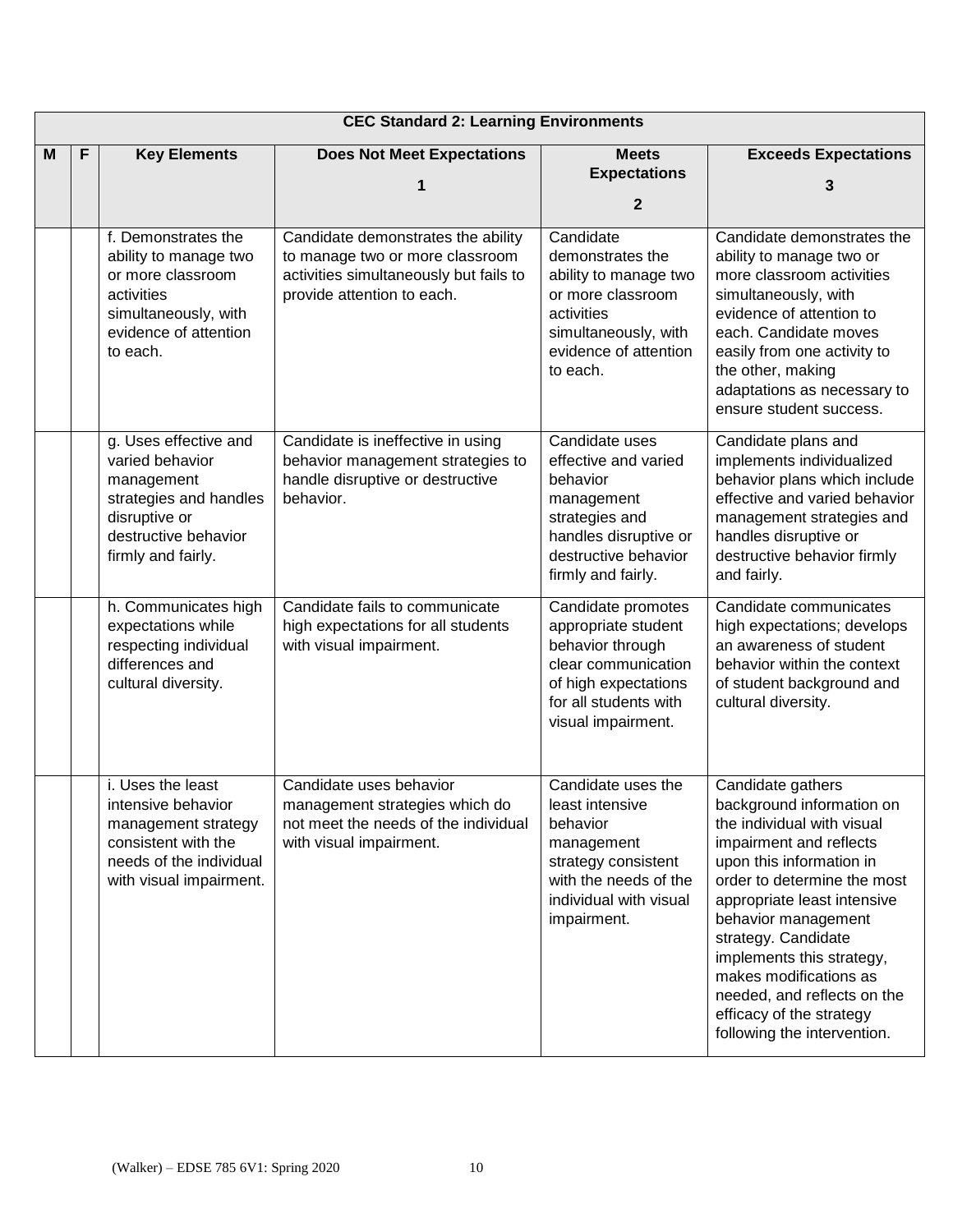|   | <b>CEC Standard 2: Learning Environments</b> |                                                                                                       |                                                                                                                                                                                                          |                                                                                                                                                |                                                                                                                           |  |
|---|----------------------------------------------|-------------------------------------------------------------------------------------------------------|----------------------------------------------------------------------------------------------------------------------------------------------------------------------------------------------------------|------------------------------------------------------------------------------------------------------------------------------------------------|---------------------------------------------------------------------------------------------------------------------------|--|
| м | F                                            | <b>Key Elements</b>                                                                                   | <b>Does Not Meet Expectations</b>                                                                                                                                                                        | <b>Meets</b><br><b>Expectations</b><br>2                                                                                                       | <b>Exceeds Expectations</b>                                                                                               |  |
|   |                                              | j. Establishes and<br>maintains rapport with<br>individuals with and<br>without visual<br>impairment. | Candidate inconsistently<br>demonstrates caring, friendly<br>interactions with students with<br>visual impairment and fails to<br>develop a rapport with students with<br>and without visual impairment. | Candidate<br>establishes caring,<br>friendly interaction<br>with students with<br>visual impairment by<br>modeling respect for<br>differences. | Candidate evaluates and<br>adjusts practice to maintain<br>caring, respectful, and<br>equitable student<br>relationships. |  |

|   | <b>CEC Standard 4: Assessment</b> |                                                                              |                                                                                                                                                                                                                             |                                                                                     |                                                                                                                                                                                                                              |  |  |
|---|-----------------------------------|------------------------------------------------------------------------------|-----------------------------------------------------------------------------------------------------------------------------------------------------------------------------------------------------------------------------|-------------------------------------------------------------------------------------|------------------------------------------------------------------------------------------------------------------------------------------------------------------------------------------------------------------------------|--|--|
| м | F                                 | <b>Key Elements</b>                                                          | <b>Does Not Meet</b><br><b>Expectations</b><br>1                                                                                                                                                                            | <b>Meets</b><br><b>Expectations</b><br>$\mathbf{2}$                                 | <b>Exceeds Expectations</b><br>3                                                                                                                                                                                             |  |  |
|   |                                   | a. Creates and<br>explains criteria<br>for assessing<br>student work.        | Candidate does not<br>explain criteria for<br>assessing student work.<br>Criteria for<br>assessing/monitoring<br>student progress. Criteria<br>for assessment are non-<br>existent or inappropriate<br>for the lesson/task. | Candidate<br>creates and<br>explains criteria<br>for assessing<br>student work.     | Candidate chooses<br>appropriate assessment<br>tools, communicates<br>criteria to students with<br>visual impairment and<br>collaborative team,<br>confirms their<br>understanding, and<br>applies criteria<br>consistently. |  |  |
|   |                                   | b. Plans for<br>using various<br>methods to<br>assess students'<br>learning. | Candidate fails to plan for<br>using various methods to<br>assess students' learning.                                                                                                                                       | Candidate plans<br>for using various<br>methods to<br>assess students'<br>learning. | Candidate plans for<br>using various evidence-<br>based methods to<br>assess students'<br>learning.                                                                                                                          |  |  |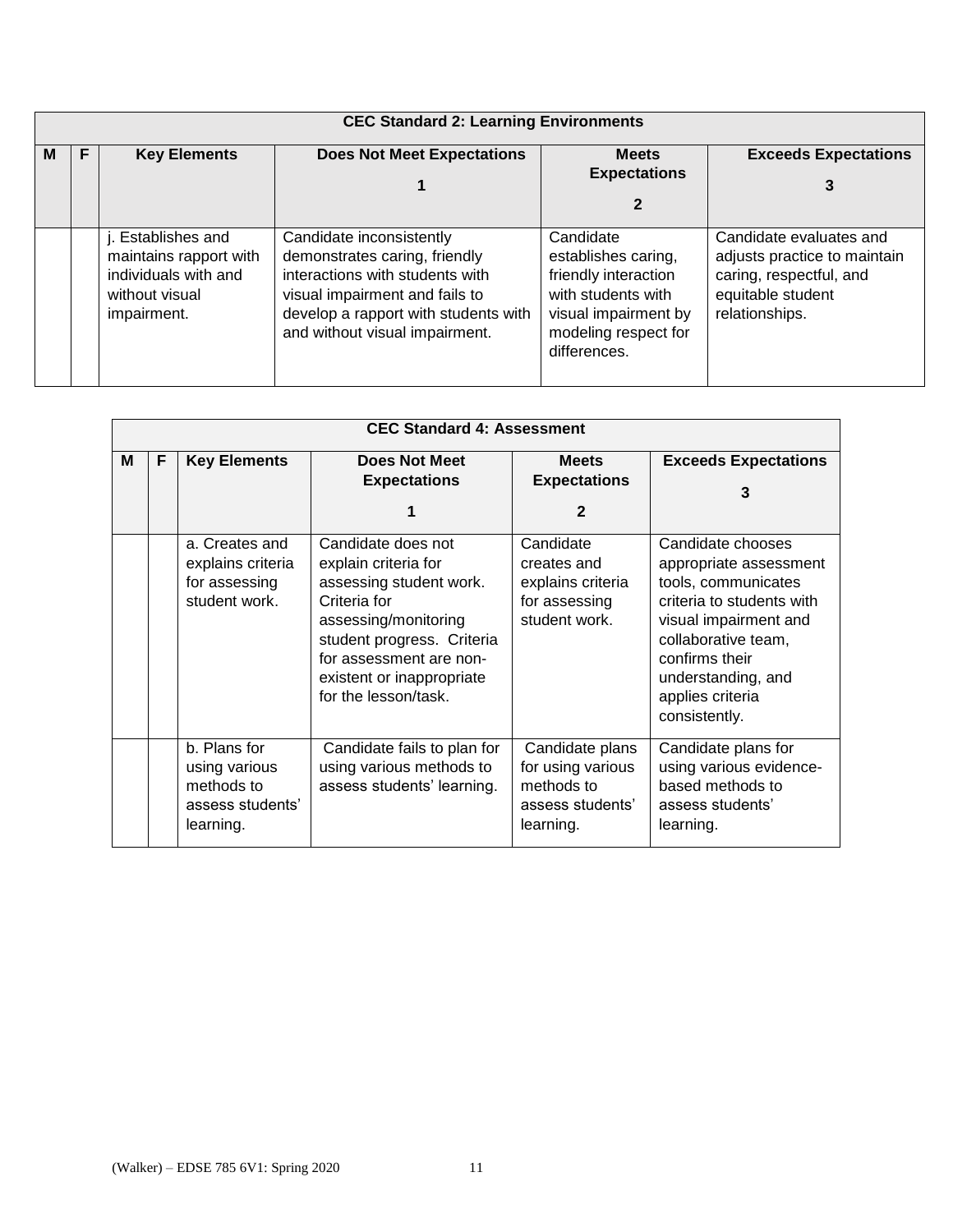|   | <b>CEC Standard 4: Assessment</b> |                                                                                                                                              |                                                                                                                                                              |                                                                                                                                                        |                                                                                                                                                                                                                                                                                                                                              |  |
|---|-----------------------------------|----------------------------------------------------------------------------------------------------------------------------------------------|--------------------------------------------------------------------------------------------------------------------------------------------------------------|--------------------------------------------------------------------------------------------------------------------------------------------------------|----------------------------------------------------------------------------------------------------------------------------------------------------------------------------------------------------------------------------------------------------------------------------------------------------------------------------------------------|--|
| M | F                                 | <b>Key Elements</b>                                                                                                                          | <b>Does Not Meet</b><br><b>Expectations</b><br>1                                                                                                             | <b>Meets</b><br><b>Expectations</b><br>$\mathbf{2}$                                                                                                    | <b>Exceeds Expectations</b><br>3                                                                                                                                                                                                                                                                                                             |  |
|   |                                   | c. Assesses for<br>understanding<br>and mastery<br>through<br>observation of<br>students'<br>performance<br>and evaluation<br>of their work. | Candidate inconsistently<br>assesses for<br>understanding and<br>mastery through<br>observation of students'<br>performance and<br>evaluation of their work. | Candidate<br>assesses for<br>understanding<br>and mastery<br>through<br>observation of<br>students'<br>performance and<br>evaluation of<br>their work. | Candidate plans and<br>implements ongoing<br>assessments to check<br>for understanding and<br>mastery of concepts<br>through observation of<br>students' performance<br>and evaluation of their<br>work and clearly<br>communicates their<br>assessment findings to<br>the students with visual<br>impairment and other<br>key stakeholders. |  |
|   |                                   | d. Involves and<br>guides students<br>with visual<br>impairment in<br>assessing and<br>reflecting on<br>their own<br>learning.               | Candidate inconsistently<br>involves and guides<br>students with visual<br>impairment in self-<br>assessment of learning.                                    | Candidate<br>involves and<br>guides students<br>with visual<br>impairment in<br>assessing and<br>reflecting on their<br>own learning.                  | Candidate provides<br>guidelines/tools for<br>students' self-reflection<br>about work progress,<br>completion, and quality.                                                                                                                                                                                                                  |  |
|   |                                   | e. Keeps<br>records of<br>students'<br>progress and<br>problems and<br>uses data from<br>multiple sources<br>to assess<br>student learning.  | Candidate fails to keep<br>records of students'<br>progress or does not use<br>student assessment data<br>to make instructional<br>decisions.                | Candidate keeps<br>records of<br>students'<br>progress and<br>problems and<br>uses data from<br>multiple sources<br>to assess student<br>learning.     | Candidate maintains<br>records of students'<br>progress and reflects on<br>assessment outcomes<br>for individual and group<br>learning to determine<br>appropriateness of<br>methods, design of<br>assessment tools, clarity<br>of criteria, and/or need<br>for additional data.                                                             |  |
|   |                                   | f. Develops or<br>modifies<br>individualized<br>assessment<br>strategies.                                                                    | Candidate fails to develop<br>of modify individualized<br>assessment strategies.                                                                             | Candidate<br>develops or<br>modifies<br>individualized<br>assessment<br>strategies.                                                                    | Candidate develops,<br>modifies, and reflects<br>upon individualized<br>assessment strategies in<br>order to gather a variety<br>of data for instructional<br>decision-making.                                                                                                                                                               |  |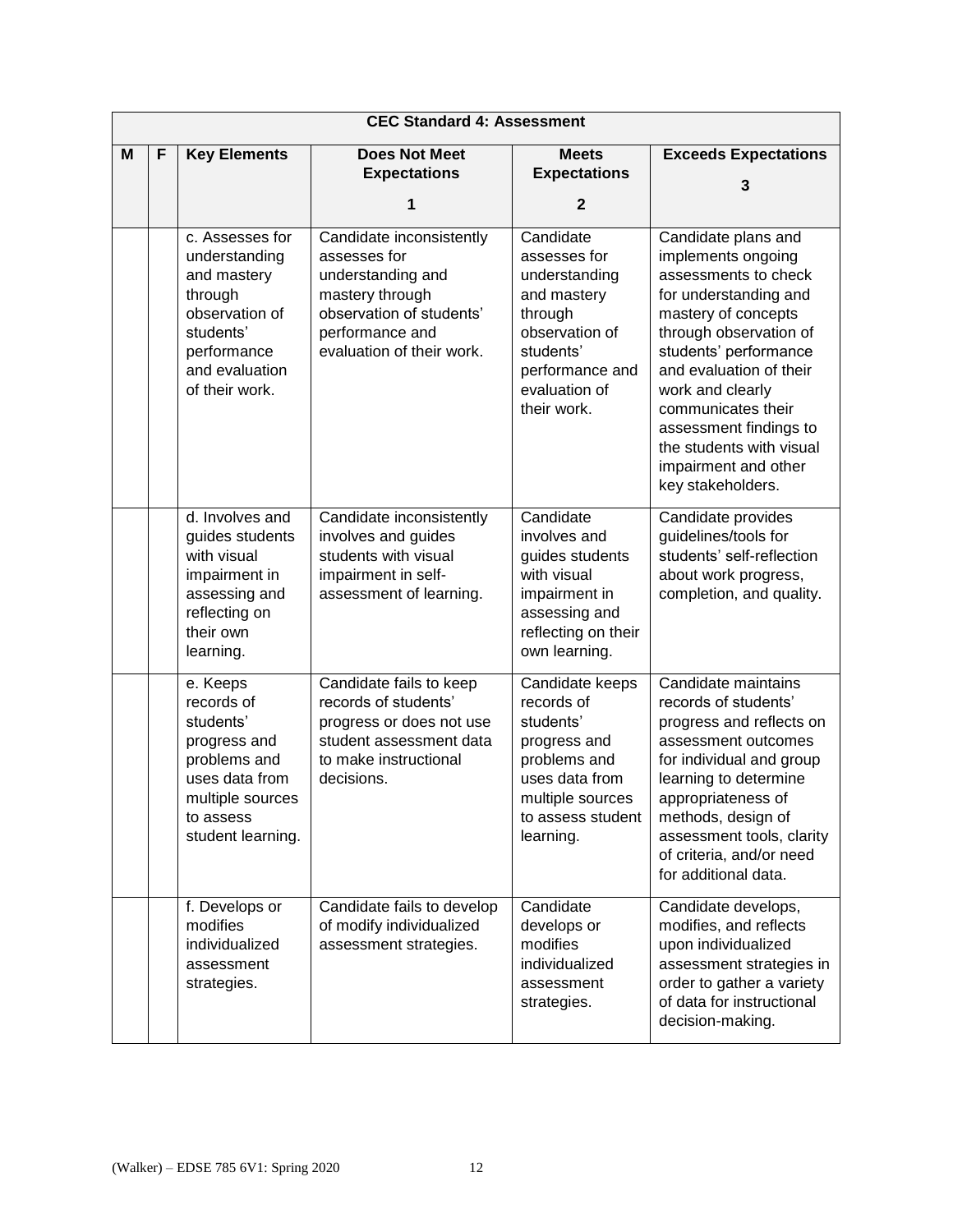|   | <b>CEC Standard 4: Assessment</b> |                                                                                                                                                                                                                                                 |                                                                                                                                                                                                            |                                                                                                                                                                                                                                                        |                                                                                                                                                                                                                                                        |  |
|---|-----------------------------------|-------------------------------------------------------------------------------------------------------------------------------------------------------------------------------------------------------------------------------------------------|------------------------------------------------------------------------------------------------------------------------------------------------------------------------------------------------------------|--------------------------------------------------------------------------------------------------------------------------------------------------------------------------------------------------------------------------------------------------------|--------------------------------------------------------------------------------------------------------------------------------------------------------------------------------------------------------------------------------------------------------|--|
| M | F                                 | <b>Key Elements</b>                                                                                                                                                                                                                             | <b>Does Not Meet</b><br><b>Expectations</b><br>1                                                                                                                                                           | <b>Meets</b><br><b>Expectations</b><br>$\mathbf{2}$                                                                                                                                                                                                    | <b>Exceeds Expectations</b><br>3                                                                                                                                                                                                                       |  |
|   |                                   | g. Analyzes,<br>evaluates and<br>reflects on<br>student<br>assessment<br>data and<br>instruction and<br>monitors<br>progress of<br>individuals with<br>exceptional<br>learning needs<br>to improve<br>instructional<br>practice<br>(summative). | Candidate reviews<br>assessment data and<br>identifies links to current<br>instructional plans but fails<br>to analyze student<br>assessment data or use<br>the data to improve<br>instructional practice. | Candidate<br>analyzes,<br>evaluates and<br>reflects on<br>student<br>assessment data<br>and instruction<br>and monitors<br>progress of<br>individuals with<br>exceptional<br>learning needs to<br>improve<br>instructional<br>practice<br>(summative). | Candidate uses<br>individual and group<br>progress data to reflect<br>on teaching<br>effectiveness; identifies<br>specific adjustments<br>needed to improve<br>student learning<br>outcomes for all<br>students with visual<br>impairment (summative). |  |
|   |                                   | h. Uses<br>assessment<br>data to profile<br>student learning<br>and guide<br>instruction<br>(formative).                                                                                                                                        | Candidate does not use<br>student assessment data<br>to make instructional<br>decisions (formative).                                                                                                       | Candidate uses<br>assessment data<br>to profile student<br>learning and<br>guide instruction<br>(formative).                                                                                                                                           | Candidate evaluates<br>assessment data to<br>develop individual and<br>group profiles that reflect<br>progress of all students<br>with visual impairment<br>and addresses levels of<br>need and learning<br>accomplishments<br>(formative).            |  |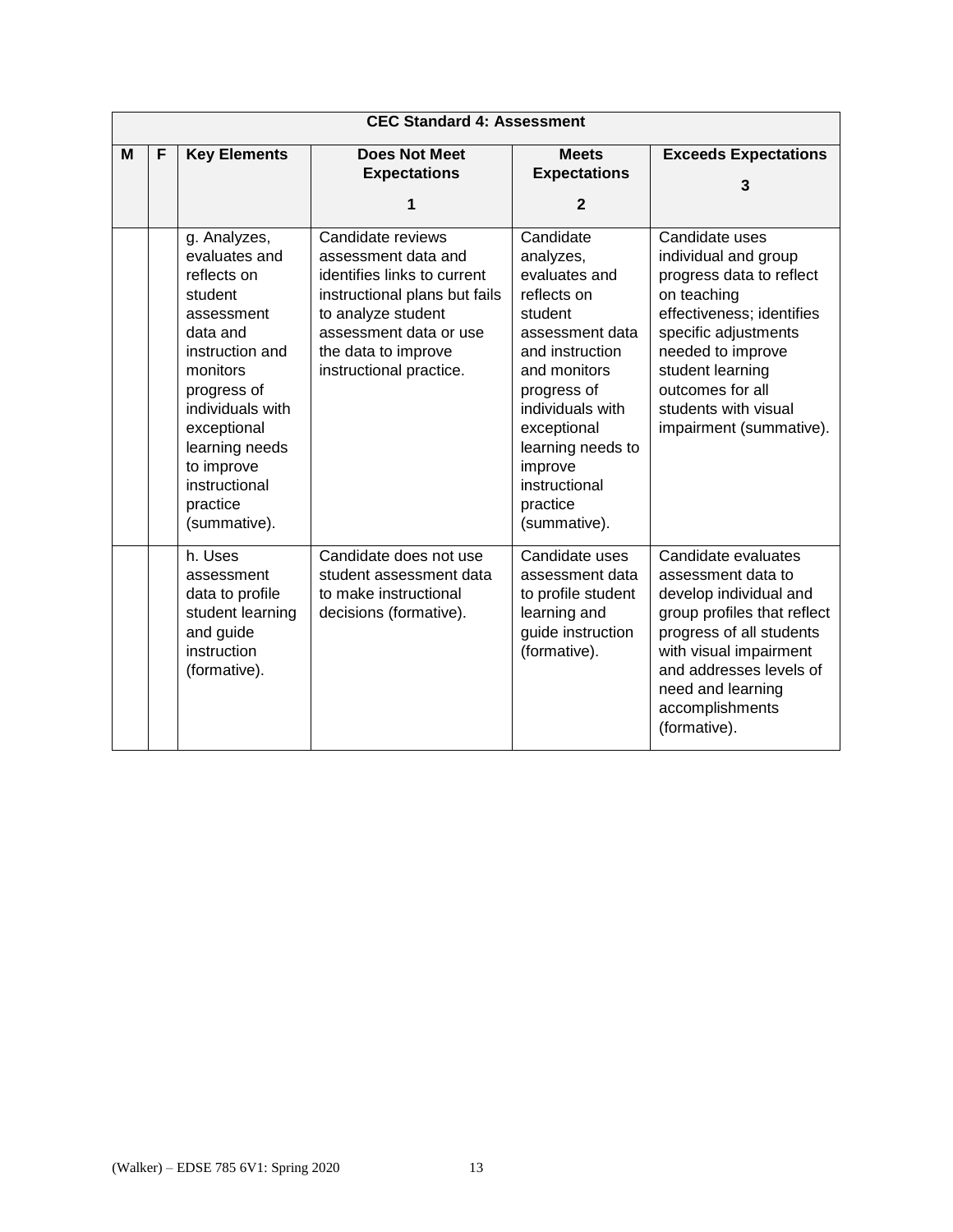|   | <b>CEC Standard 5: Instructional Planning and Strategies</b> |                                                                                                                                                                                                          |                                                                                                                                                                                                                      |                                                                                                                                                                                                      |                                                                                                                                                                                                                     |  |
|---|--------------------------------------------------------------|----------------------------------------------------------------------------------------------------------------------------------------------------------------------------------------------------------|----------------------------------------------------------------------------------------------------------------------------------------------------------------------------------------------------------------------|------------------------------------------------------------------------------------------------------------------------------------------------------------------------------------------------------|---------------------------------------------------------------------------------------------------------------------------------------------------------------------------------------------------------------------|--|
| M | F                                                            | <b>Key Elements</b>                                                                                                                                                                                      | <b>Does Not Meet</b>                                                                                                                                                                                                 | <b>Meets Expectations</b>                                                                                                                                                                            | <b>Exceeds Expectations</b>                                                                                                                                                                                         |  |
|   |                                                              |                                                                                                                                                                                                          | <b>Expectations</b>                                                                                                                                                                                                  | $\mathbf{2}$                                                                                                                                                                                         | 3                                                                                                                                                                                                                   |  |
|   |                                                              |                                                                                                                                                                                                          | 1                                                                                                                                                                                                                    |                                                                                                                                                                                                      |                                                                                                                                                                                                                     |  |
|   |                                                              | a. Selects,<br>adapts, and<br>implements a<br>variety of<br>evidence-<br>based<br>practices<br>validated for<br>specific<br>characteristics<br>of learners<br>with visual<br>impairment<br>and settings. | Candidate<br>selects and<br>implements a<br>variety of<br>evidence-based<br>practices but<br>fails to make<br>adaptations that<br>promote student<br>understanding<br>for all students<br>with visual<br>impairment. | Candidate selects,<br>adapts, and implements<br>a variety of evidence-<br>based practices<br>validated for specific<br>characteristics of<br>learners with visual<br>impairment and<br>settings.     | Candidate uses multiple<br>evidence-based<br>strategies, resources,<br>and technologies in units<br>of instruction that<br>promote student<br>understanding for all<br>students with visual<br>impairment.          |  |
|   |                                                              | b. Selects a<br>variety of<br>learning<br>experiences,<br>media and<br>materials to<br>accommodate<br>different<br>styles and<br>levels of<br>learning.                                                  | Candidate selects only<br>one type of learning<br>experiences/adaptation<br>s, media and materials<br>including technology.                                                                                          | Candidate selects a<br>variety of learning<br>experiences/adaptation<br>s, media and materials<br>(including technology)<br>to accommodate<br>different styles and<br>levels of learning.            | Candidate selects,<br>adapts, and implements<br>a variety of learning<br>experiences/adaptations,<br>media and materials<br>(including technology) to<br>accommodate different<br>styles and levels of<br>learning. |  |
|   |                                                              | c. Adapts<br>pacing,<br>methods, and<br>materials<br>utilizing<br>feedback from<br>students with<br>visual<br>impairment.                                                                                | Candidate<br>inconsistently adapts<br>pacing, methods and<br>materials.                                                                                                                                              | Candidate adapts<br>pacing, methods, and<br>materials utilizing<br>feedback from learners<br>with visual impairment<br>and/or based on<br>performance data of<br>learners with visual<br>impairment. | Candidate<br>reflects on<br>the<br>efficacy of<br>pacing,<br>methods<br>and<br>materials<br>and<br>makes<br>adaptatio<br>ns as<br>needed.                                                                           |  |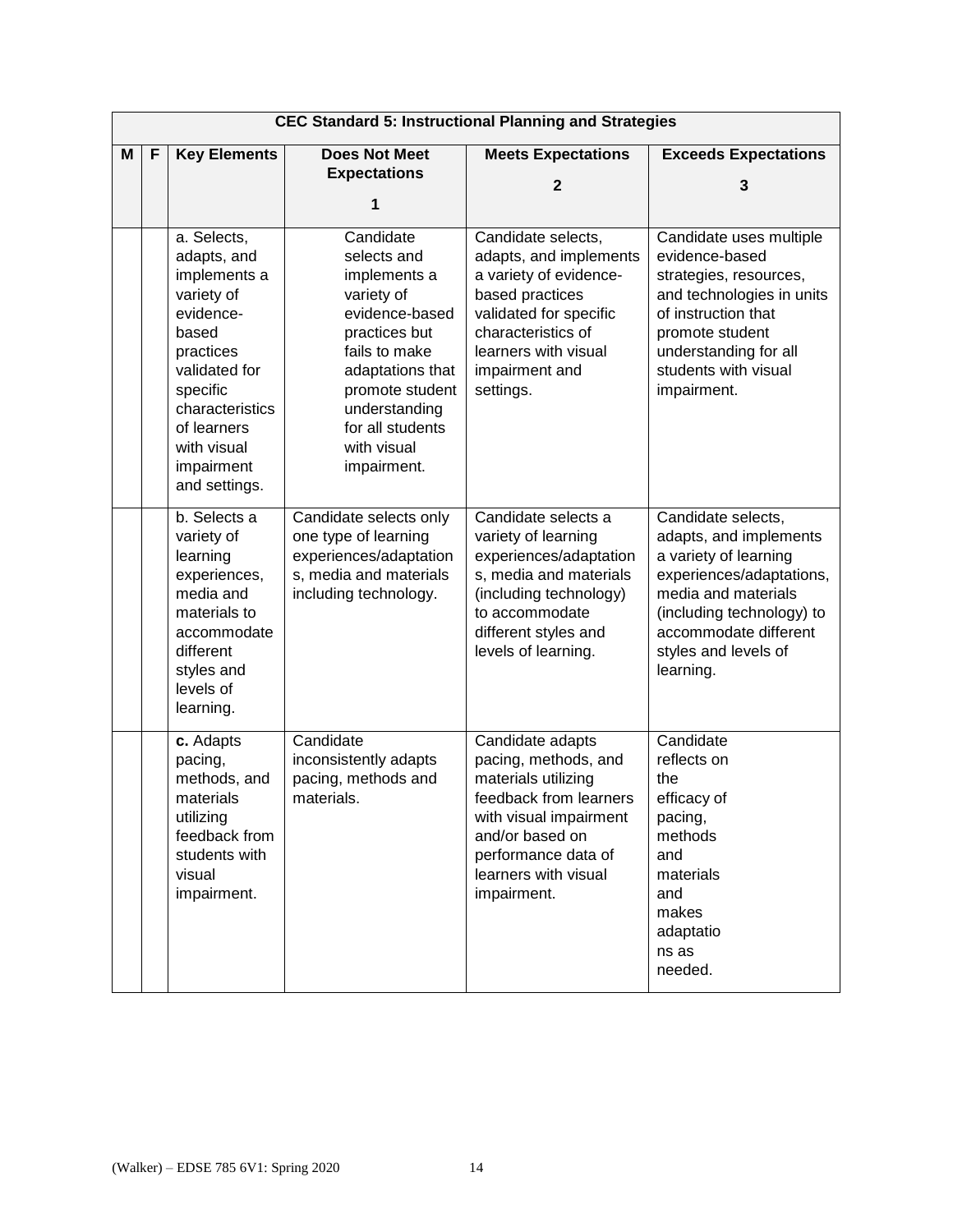|   | <b>CEC Standard 5: Instructional Planning and Strategies</b> |                                                                                                                                                                      |                                                                                                                                                                       |                                                                                                                                                                                                                                                                            |                                                                                                                                                                                                                                                                                                          |  |
|---|--------------------------------------------------------------|----------------------------------------------------------------------------------------------------------------------------------------------------------------------|-----------------------------------------------------------------------------------------------------------------------------------------------------------------------|----------------------------------------------------------------------------------------------------------------------------------------------------------------------------------------------------------------------------------------------------------------------------|----------------------------------------------------------------------------------------------------------------------------------------------------------------------------------------------------------------------------------------------------------------------------------------------------------|--|
| М | <b>Key Elements</b><br>F                                     |                                                                                                                                                                      | <b>Does Not Meet</b>                                                                                                                                                  | <b>Meets Expectations</b>                                                                                                                                                                                                                                                  | <b>Exceeds Expectations</b>                                                                                                                                                                                                                                                                              |  |
|   |                                                              |                                                                                                                                                                      | <b>Expectations</b>                                                                                                                                                   | $\mathbf{2}$                                                                                                                                                                                                                                                               | 3                                                                                                                                                                                                                                                                                                        |  |
|   |                                                              |                                                                                                                                                                      | 1                                                                                                                                                                     |                                                                                                                                                                                                                                                                            |                                                                                                                                                                                                                                                                                                          |  |
|   |                                                              | d. Provides<br>opportunities<br>for learners<br>with visual<br>impairment to<br>work<br>independently<br>and in<br>cooperative<br>groups.                            | Candidate<br>inconsistently provides<br>opportunities for<br>learners with visual<br>impairment to work<br>independently and in<br>cooperative groups.                | Candidate provides<br>opportunities for<br>learners with visual<br>impairment to work<br>independently and in<br>cooperative groups.                                                                                                                                       | Candidate provides<br>structured opportunities<br>and provides formative<br>feedback to learners with<br>visual impairment to<br>allow them to work<br>independently and in<br>cooperative group.                                                                                                        |  |
|   |                                                              | е.<br>Encourages<br>critical<br>thinking and<br>problem<br>solving<br>through<br>prompts,<br>questioning,<br>and<br>application.                                     | Candidate<br>inconsistently provides<br>prompts, questions and<br>application<br>opportunities.                                                                       | Candidate encourages<br>critical thinking and<br>problem solving<br>through prompts,<br>questioning, and<br>application. Strategies<br>for learners with<br>additional disabilities<br>include self-awareness<br>skills, self-<br>management, and self-<br>control skills. | Candidate encourages<br>critical thinking and<br>problem solving on a<br>consistent basis through<br>prompts, questioning,<br>and application.<br><b>Strategies for learners</b><br>with additional<br>disabilities include self-<br>awareness skills, self-<br>management, and self-<br>control skills. |  |
|   |                                                              | f.<br>Demonstrates<br>competence<br>in using<br>technology to<br>achieve<br>instructional<br>objectives.                                                             | Candidate fails to<br>demonstrate<br>competence in using<br>technology to achieve<br>instructional objectives.                                                        | Candidate<br>demonstrates<br>competence in using<br>technology to achieve<br>instructional objectives.                                                                                                                                                                     | Candidate demonstrates<br>high levels of skill in<br>using technology to<br>achieve instructional<br>objectives.                                                                                                                                                                                         |  |
|   |                                                              | g. Develops<br>and selects<br>instructional<br>content,<br>resources,<br>and strategies<br>that respond<br>to cultural,<br>linguistic, and<br>gender<br>differences. | Candidate does not<br>develop or select<br>instructional content,<br>resources, and<br>strategies that respond<br>to cultural, linguistic,<br>and gender differences. | Candidate uses<br>instructional content,<br>resources, and<br>strategies that respond<br>to cultural, linguistic,<br>and gender differences.                                                                                                                               | Candidate uses<br>instructional content,<br>resources, and<br>strategies that respond<br>to cultural, linguistic, and<br>gender differences on a<br>consistent basis                                                                                                                                     |  |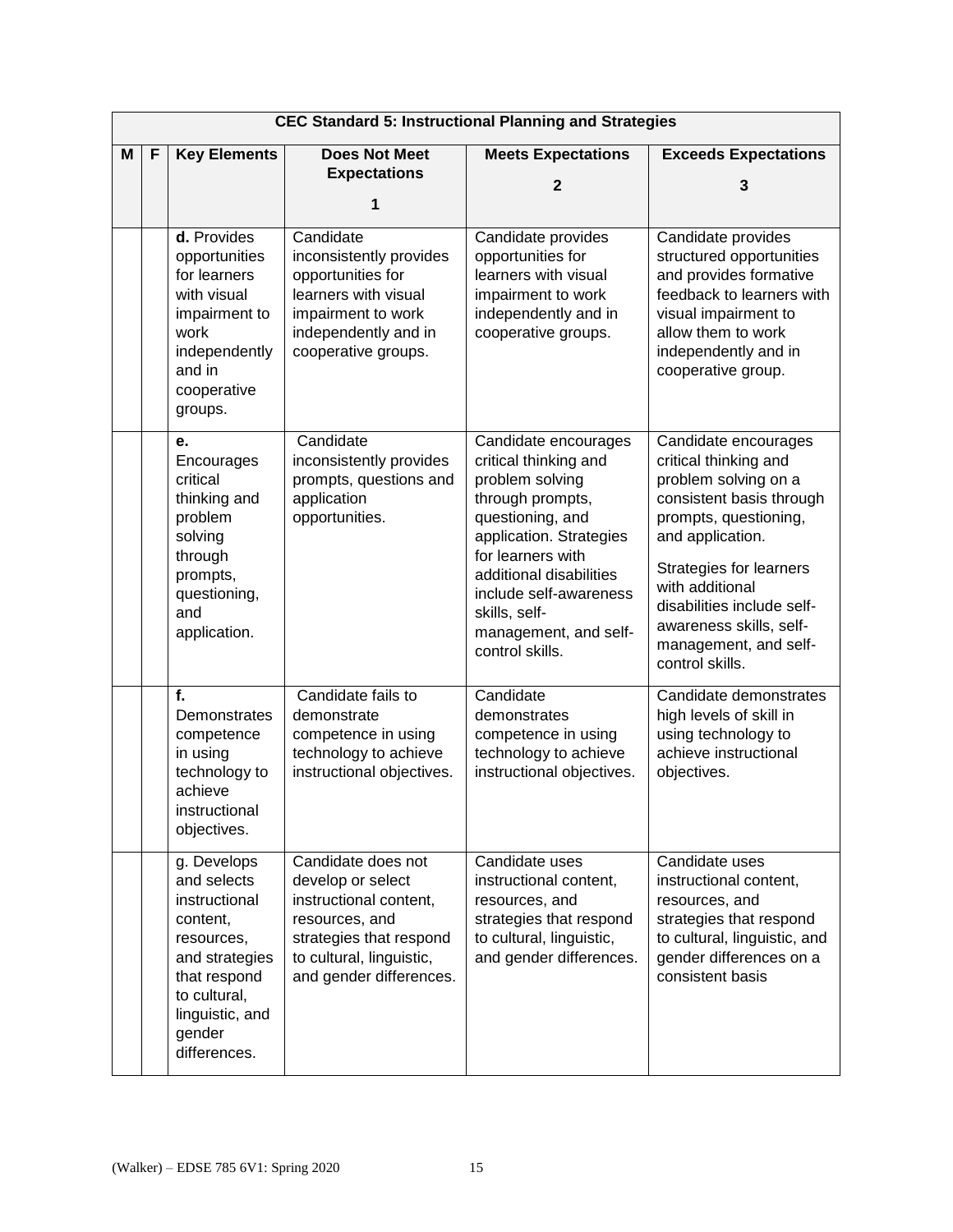|   |                          |                                                                                                                                   |                                                                                                                                                                          | <b>CEC Standard 5: Instructional Planning and Strategies</b>                                                                                                     |                                                                                                                                                                              |
|---|--------------------------|-----------------------------------------------------------------------------------------------------------------------------------|--------------------------------------------------------------------------------------------------------------------------------------------------------------------------|------------------------------------------------------------------------------------------------------------------------------------------------------------------|------------------------------------------------------------------------------------------------------------------------------------------------------------------------------|
| м | <b>Key Elements</b><br>F |                                                                                                                                   | <b>Does Not Meet</b>                                                                                                                                                     | <b>Meets Expectations</b>                                                                                                                                        | <b>Exceeds Expectations</b>                                                                                                                                                  |
|   |                          |                                                                                                                                   | <b>Expectations</b>                                                                                                                                                      | $\mathbf{2}$                                                                                                                                                     | 3                                                                                                                                                                            |
|   |                          |                                                                                                                                   | 1                                                                                                                                                                        |                                                                                                                                                                  |                                                                                                                                                                              |
|   |                          | h. Uses<br>strategies to<br>facilitate<br>maintenance<br>and<br>generalization<br>of skills<br>across<br>learning<br>environments | Candidate does not use<br>strategies to facilitate<br>maintenance and<br>generalization of skills<br>across learning<br>environments                                     | Candidate uses<br>strategies to facilitate<br>maintenance and<br>generalization of skills<br>across learning<br>environments                                     | Candidate uses multiple<br>strategies to facilitate<br>maintenance and<br>generalization of skills<br>across learning<br>environments                                        |
|   |                          | i. Select and<br>adapt<br>materials in<br>Braille,<br>accessible<br>print, and<br>other formats.                                  | Candidate does not<br>select and adapt<br>materials in braille,<br>accessible print, and<br>other formats.                                                               | Candidate select and<br>adapt materials in<br>braille, accessible print,<br>and other formats.                                                                   | Candidate selects and<br>adapts high quality<br>materials in braille,<br>accessible print, and<br>other formats.                                                             |
|   |                          | j.<br>Demonstrates<br>use of<br>adaptive<br>technologies<br>for tactile<br>learners with<br>visual<br>impairment                  | Candidate fails to<br>demonstrate<br>competence in teaching<br>use of braillewriter,<br>slate and stylus, and<br>computer technology to<br>produce Braille<br>materials. | Candidate<br>demonstrates<br>competence in teaching<br>use of braillewriter,<br>slate and stylus, and<br>computer technology to<br>produce Braille<br>materials. | Candidate demonstrates<br>high-levels of<br>competence in teaching<br>use of braillewriter, slate<br>and stylus, and computer<br>technology to produce<br>Braille materials. |
|   |                          | k. Teaches<br>the use of the<br>abacus,<br>talking<br>calculator,<br>tactile<br>graphics, and<br>adapted<br>science<br>equipment  | Candidate fails to<br>demonstrate<br>competence in teaching<br>the use of abacus,<br>talking calculator, tactile<br>graphics, and adapted<br>science equipment.          | Candidate<br>demonstrates<br>competence in teaching<br>the use of abacus,<br>talking calculator, tactile<br>graphics, and adapted<br>science equipment.          | Candidate demonstrates<br>high-level competence in<br>teaching the use of<br>abacus, talking<br>calculator, tactile<br>graphics, and adapted<br>science equipment.           |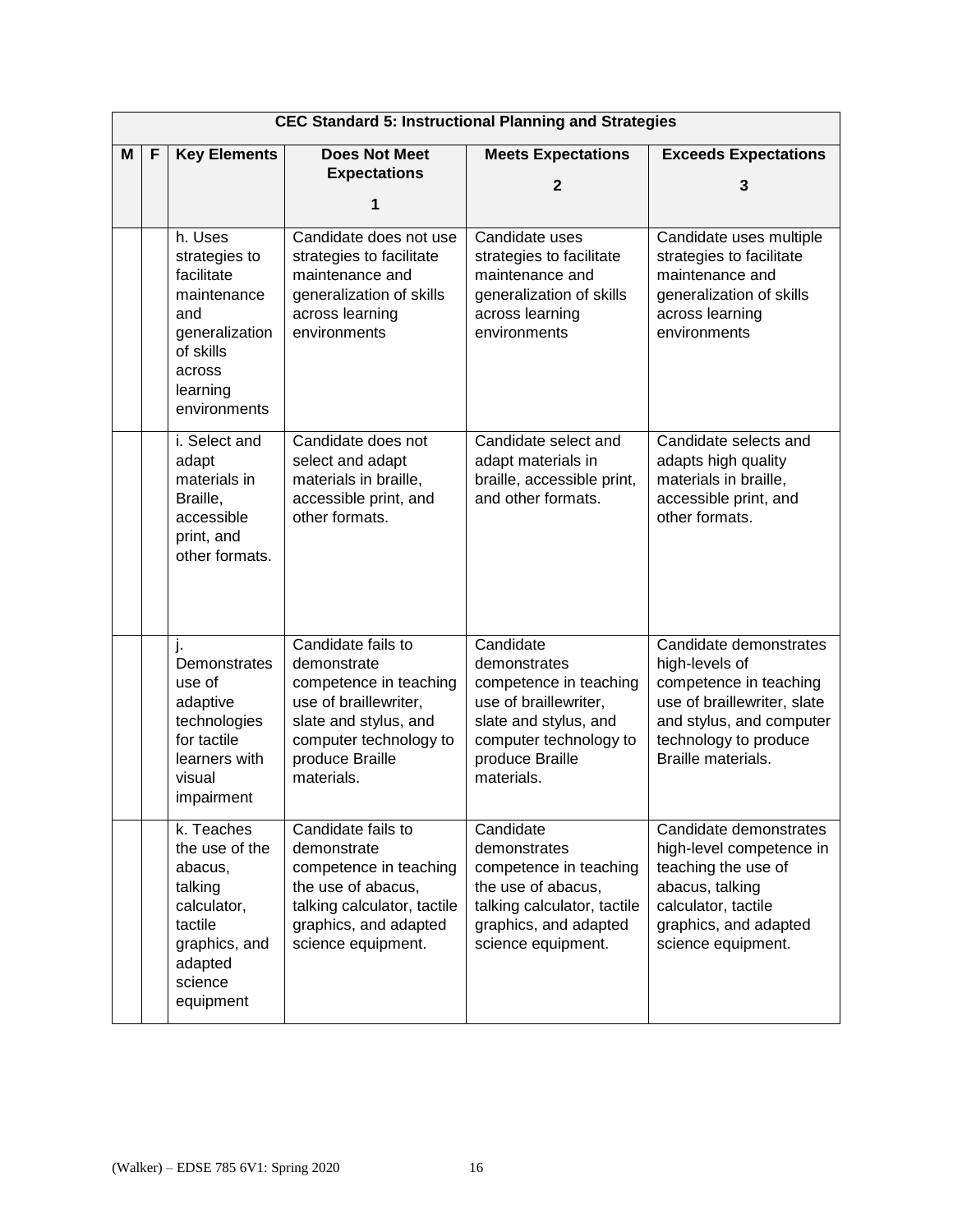| <b>CEC Standard 5: Instructional Planning and Strategies</b> |                          |                                                                                                                                                                                                                                                       |                                                                                                                                                                                                                                                    |                                                                                                                                                                                                                                        |                                                                                                                                                                                                                                                                                                                       |  |  |
|--------------------------------------------------------------|--------------------------|-------------------------------------------------------------------------------------------------------------------------------------------------------------------------------------------------------------------------------------------------------|----------------------------------------------------------------------------------------------------------------------------------------------------------------------------------------------------------------------------------------------------|----------------------------------------------------------------------------------------------------------------------------------------------------------------------------------------------------------------------------------------|-----------------------------------------------------------------------------------------------------------------------------------------------------------------------------------------------------------------------------------------------------------------------------------------------------------------------|--|--|
| М                                                            | <b>Key Elements</b><br>F |                                                                                                                                                                                                                                                       | <b>Does Not Meet</b>                                                                                                                                                                                                                               | <b>Meets Expectations</b>                                                                                                                                                                                                              | <b>Exceeds Expectations</b>                                                                                                                                                                                                                                                                                           |  |  |
|                                                              |                          |                                                                                                                                                                                                                                                       | <b>Expectations</b>                                                                                                                                                                                                                                | $\mathbf{2}$                                                                                                                                                                                                                           | 3                                                                                                                                                                                                                                                                                                                     |  |  |
|                                                              |                          |                                                                                                                                                                                                                                                       | 1                                                                                                                                                                                                                                                  |                                                                                                                                                                                                                                        |                                                                                                                                                                                                                                                                                                                       |  |  |
|                                                              |                          | I. Teaches<br>literacy skills<br>to individuals<br>who have<br>vision loss as<br>well as other<br>disabilities                                                                                                                                        | Candidate fails to<br>demonstrate<br>competence in teaching<br>literacy to students with<br>visual impairment.                                                                                                                                     | Candidate<br>demonstrates<br>competence in teaching<br>literacy skills to learners<br>with vision loss,<br>including those with<br>multiple disabilities.                                                                              | Candidate takes a<br>proactive role in<br>facilitating literacy<br>instruction, drawing on<br>evidence based-<br>practices and<br>collaborating with other<br>team members to meet<br>the needs of students<br>with visual impairments<br>and those who have<br>other disabilities.                                   |  |  |
|                                                              |                          | m. Uses<br>strategies to<br>support and<br>enhance<br>communicatio<br>n skills of<br>individuals<br>with visual<br>impairment.                                                                                                                        | Candidate uses limited<br>strategies to support<br>and enhance<br>communication skills of<br>individuals with visual<br>impairment.                                                                                                                | Candidate uses<br>strategies to support<br>and enhance<br>communication skills of<br>individuals with visual<br>impairment.                                                                                                            | Candidate uses<br>evidence based<br>strategies, appropriate<br>technology, including<br>assistive technology,<br>when appropriate, and<br>modeling to support and<br>enhance communication<br>skills of individuals with<br>visual impairment.                                                                        |  |  |
|                                                              |                          | n. Uses<br>communicatio<br>n strategies<br>and resources<br>to facilitate<br>understanding<br>of subject<br>matter for<br>individuals<br>with<br>exceptional<br>learning<br>needs whose<br>primary<br>language is<br>not the<br>dominant<br>language. | Candidate uses limited<br>strategies to<br>individualize the<br>curriculum to facilitate<br>understanding of<br>subject matter for<br>individuals with<br>exceptional learning<br>needs whose primary<br>language is not the<br>dominant language. | Candidate uses<br>communication<br>strategies and<br>resources to facilitate<br>understanding of<br>subject matter for<br>individuals with<br>exceptional learning<br>needs whose primary<br>language is not the<br>dominant language. | Candidate uses<br>evidence based<br>communication<br>strategies, appropriate<br>technology, collaboration<br>with ELL teachers, and<br>resources to facilitate<br>understanding of subject<br>matter for individuals<br>with exceptional learning<br>needs whose primary<br>language is not the<br>dominant language. |  |  |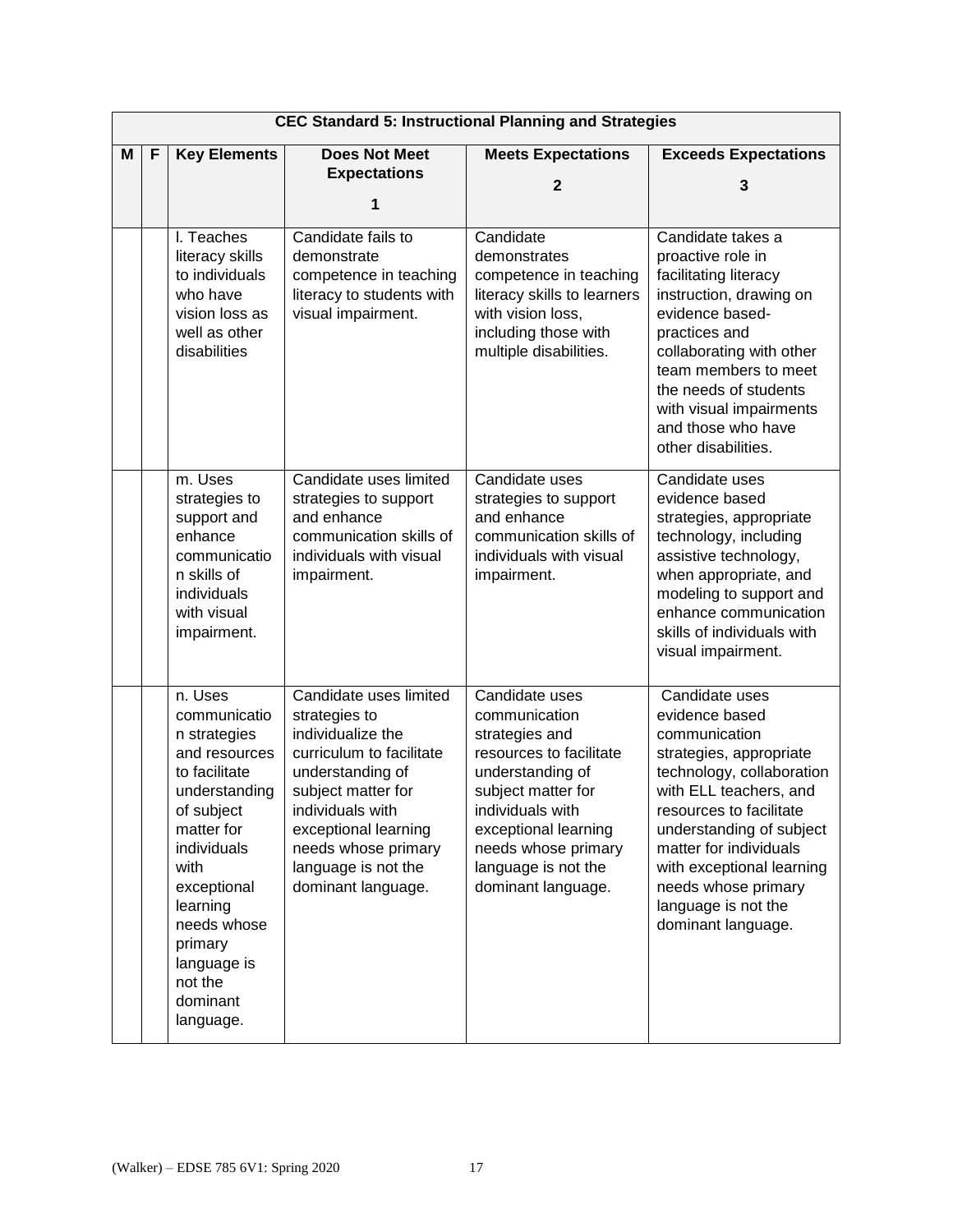|   | <b>CEC Standard 5: Instructional Planning and Strategies</b> |                                                                                                                                                                                                                                                                             |                                                                                                                                                                                                              |                                                                                                                                                                                                                                                        |                                                                                                                                                                                                                                                                                                                                                                                                                        |  |  |  |
|---|--------------------------------------------------------------|-----------------------------------------------------------------------------------------------------------------------------------------------------------------------------------------------------------------------------------------------------------------------------|--------------------------------------------------------------------------------------------------------------------------------------------------------------------------------------------------------------|--------------------------------------------------------------------------------------------------------------------------------------------------------------------------------------------------------------------------------------------------------|------------------------------------------------------------------------------------------------------------------------------------------------------------------------------------------------------------------------------------------------------------------------------------------------------------------------------------------------------------------------------------------------------------------------|--|--|--|
| М | <b>Key Elements</b><br>F                                     |                                                                                                                                                                                                                                                                             | <b>Does Not Meet</b>                                                                                                                                                                                         | <b>Meets Expectations</b>                                                                                                                                                                                                                              | <b>Exceeds Expectations</b>                                                                                                                                                                                                                                                                                                                                                                                            |  |  |  |
|   |                                                              |                                                                                                                                                                                                                                                                             | <b>Expectations</b>                                                                                                                                                                                          | $\mathbf{2}$                                                                                                                                                                                                                                           | 3                                                                                                                                                                                                                                                                                                                                                                                                                      |  |  |  |
|   |                                                              |                                                                                                                                                                                                                                                                             | 1                                                                                                                                                                                                            |                                                                                                                                                                                                                                                        |                                                                                                                                                                                                                                                                                                                                                                                                                        |  |  |  |
|   |                                                              | o. Uses<br>assessment<br>data from<br>informal<br>reading<br>inventories to<br>develop<br>instructional<br>plans for<br>learners with<br>visual<br>impairment.                                                                                                              | Candidate develops<br>instructional plans for<br>learners with visual<br>impairment without<br>taking assessment data<br>from informal reading<br>inventories into<br>account.                               | Candidate uses<br>assessment data from<br>informal reading<br>inventories to develop<br>instructional plans for<br>learners with visual<br>impairment.                                                                                                 | Candidate uses<br>assessment data from<br>informal reading<br>inventories and current<br>evidence based<br>practices to develop<br>instructional plans for<br>learners with visual<br>impairment.                                                                                                                                                                                                                      |  |  |  |
|   |                                                              | p. Uses a<br>variety of<br>research-<br>based<br>educational<br>practices and<br>curriculum<br>guidelines to<br>develop units<br>and lesson<br>plans that<br>meet the<br>developmenta<br>I and<br>academic<br>needs of<br>diverse<br>learners with<br>visual<br>impairment. | Candidate employs<br>educational practices<br>that are not research-<br>based and develops<br>units and lesson plans<br>that fail to meet the<br>needs of the diverse<br>learners with visual<br>impairment. | Candidate uses a<br>variety of research-<br>based educational<br>practices and<br>curriculum guidelines to<br>develop units and<br>lesson plans that meet<br>the developmental and<br>academic needs of<br>diverse learners with<br>visual impairment. | Candidate uses a wide<br>variety of materials and<br>resources to access and<br>build upon students' prior<br>knowledge, interests,<br>instructional and<br>linguistic needs to<br>extend student<br>understanding.<br>Candidate reflects on<br>educational practices<br>and makes changes to<br>those practices based<br>upon research base as<br>well as knowledge of<br>students' diverse needs<br>and experiences. |  |  |  |
|   |                                                              | q. Sequence,<br>implement,<br>and evaluate<br>individualized<br>learning<br>objectives                                                                                                                                                                                      | Candidate plans a<br>sequence of activities<br>which is not focused on<br>individualized learning<br>objective(s).                                                                                           | Candidate plans a<br>sequence of activities,<br>which are focused on<br>individualized learning<br>objective(s).                                                                                                                                       | Candidate plans a<br>sequence of activities<br>which is focused on<br>individualized learning<br>objective(s) and builds<br>off of students' prior<br>knowledge, life<br>experiences and<br>interests.                                                                                                                                                                                                                 |  |  |  |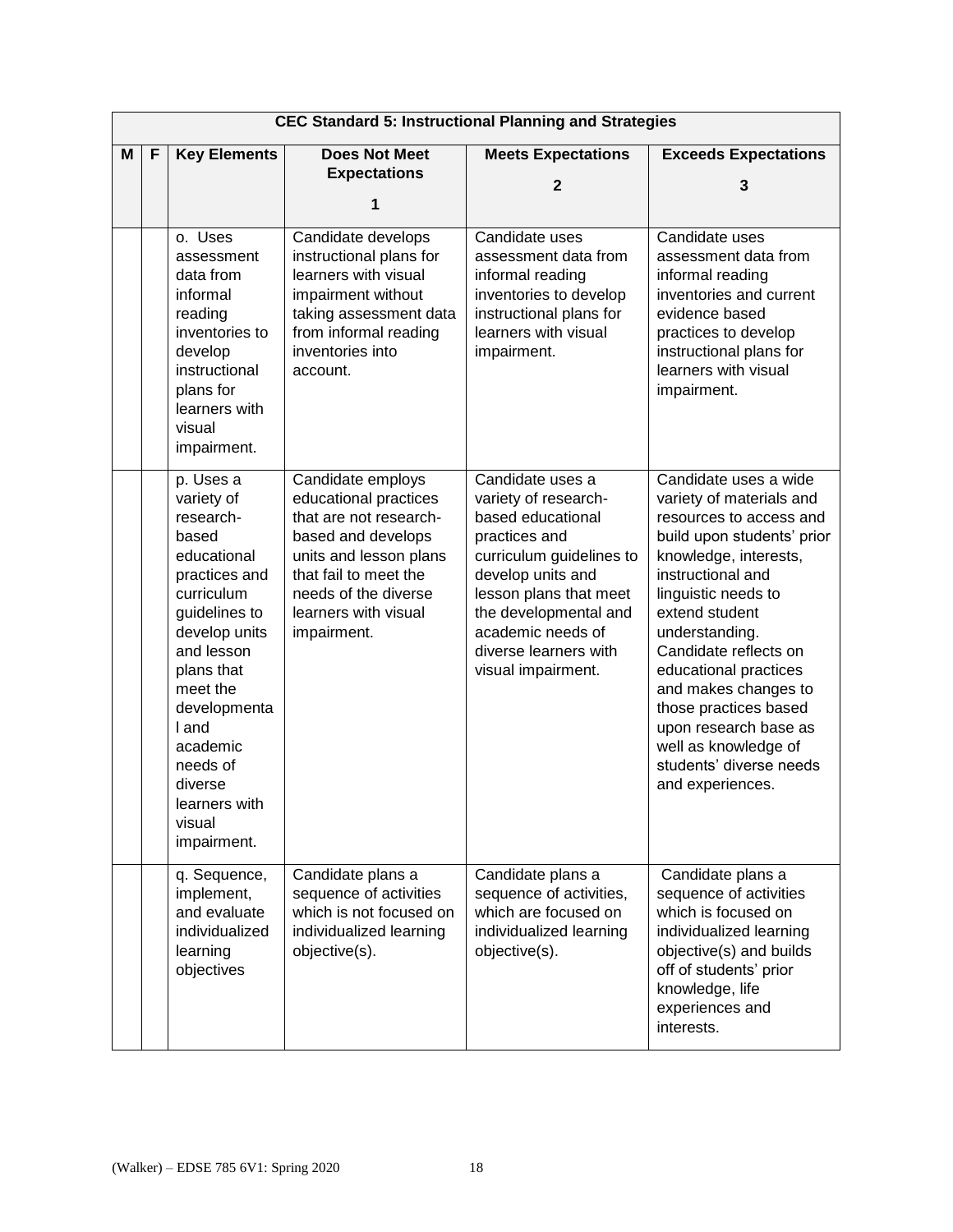| <b>CEC Standard 5: Instructional Planning and Strategies</b> |   |                                                                                                                                                                    |                                                                                                                                                                                                    |                                                                                                                                                                 |                                                                                                                                                                                                                                                                          |  |  |
|--------------------------------------------------------------|---|--------------------------------------------------------------------------------------------------------------------------------------------------------------------|----------------------------------------------------------------------------------------------------------------------------------------------------------------------------------------------------|-----------------------------------------------------------------------------------------------------------------------------------------------------------------|--------------------------------------------------------------------------------------------------------------------------------------------------------------------------------------------------------------------------------------------------------------------------|--|--|
| M                                                            | F | <b>Key Elements</b>                                                                                                                                                | <b>Does Not Meet</b>                                                                                                                                                                               | <b>Meets Expectations</b>                                                                                                                                       | <b>Exceeds Expectations</b>                                                                                                                                                                                                                                              |  |  |
|                                                              |   |                                                                                                                                                                    | <b>Expectations</b>                                                                                                                                                                                | $\mathbf{2}$                                                                                                                                                    | 3                                                                                                                                                                                                                                                                        |  |  |
|                                                              |   |                                                                                                                                                                    | 1                                                                                                                                                                                                  |                                                                                                                                                                 |                                                                                                                                                                                                                                                                          |  |  |
|                                                              |   | r. Facilitates<br>learning<br>experiences<br>that<br>incorporate<br>self-direction,<br>interaction,<br>choice, and<br>consideration<br>of multiple<br>perspectives | Candidate is overly<br>directive in class,<br>misses most<br>opportunities for<br>students with visual<br>impairment to learn<br>self-direction, make<br>choices, and share their<br>perspectives. | Candidate facilitates<br>learning experiences<br>that incorporate self-<br>direction, interaction,<br>choice, and<br>consideration of<br>multiple perspectives. | Candidate analyzes the<br>effectiveness of student<br>interactions during<br>learning experiences and<br>incorporates self-<br>directed activities<br>appropriate for the<br>cognitive and social<br>development and skill<br>set of students with<br>visual impairment. |  |  |
|                                                              |   | s. Gathers,<br>creates, and<br>organizes<br>materials and<br>equipment in<br>advance.                                                                              | Candidate uses class<br>time to gather and<br>organize materials due<br>to their inability to<br>prepare in advance.                                                                               | Candidate gathers,<br>creates, and organizes<br>materials and<br>equipment in advance.                                                                          | Candidate gathers a<br>variety of materials and<br>equipment in advance of<br>class and uses<br>instructional<br>assessments to make<br>decisions about which<br>materials are most<br>appropriate for each<br>individual with<br>exceptional learning<br>needs.         |  |  |
|                                                              |   | t. Incorporates<br>and<br>implements<br>instructional<br>and assistive<br>technology<br>into the<br>educational<br>program.                                        | Candidate fails to<br>incorporate instructional<br>and assistive<br>technology into the<br>educational program.                                                                                    | Candidate incorporates<br>and implements<br>instructional and<br>assistive technology<br>into the educational<br>program.                                       | Candidate incorporates<br>and implements a variety<br>of instructional and<br>assistive technology into<br>the educational program<br>on a daily basis to meet<br>the needs of individuals<br>with visual impairment.                                                    |  |  |
|                                                              |   | u. Evaluates<br>and modifies<br>instructional<br>practices in<br>response to<br>ongoing<br>assessment<br>data.                                                     | Candidate fails to use<br>assessment data to<br>make instructional<br>decisions.                                                                                                                   | Candidate evaluates<br>and modifies<br>instructional practices<br>in response to ongoing<br>assessment data.                                                    | Candidate evaluates<br>assessment data to<br>develop individual and<br>group profiles that reflect<br>progress of all students<br>with visual impairment<br>and addresses levels of<br>need and learning<br>accomplishments.                                             |  |  |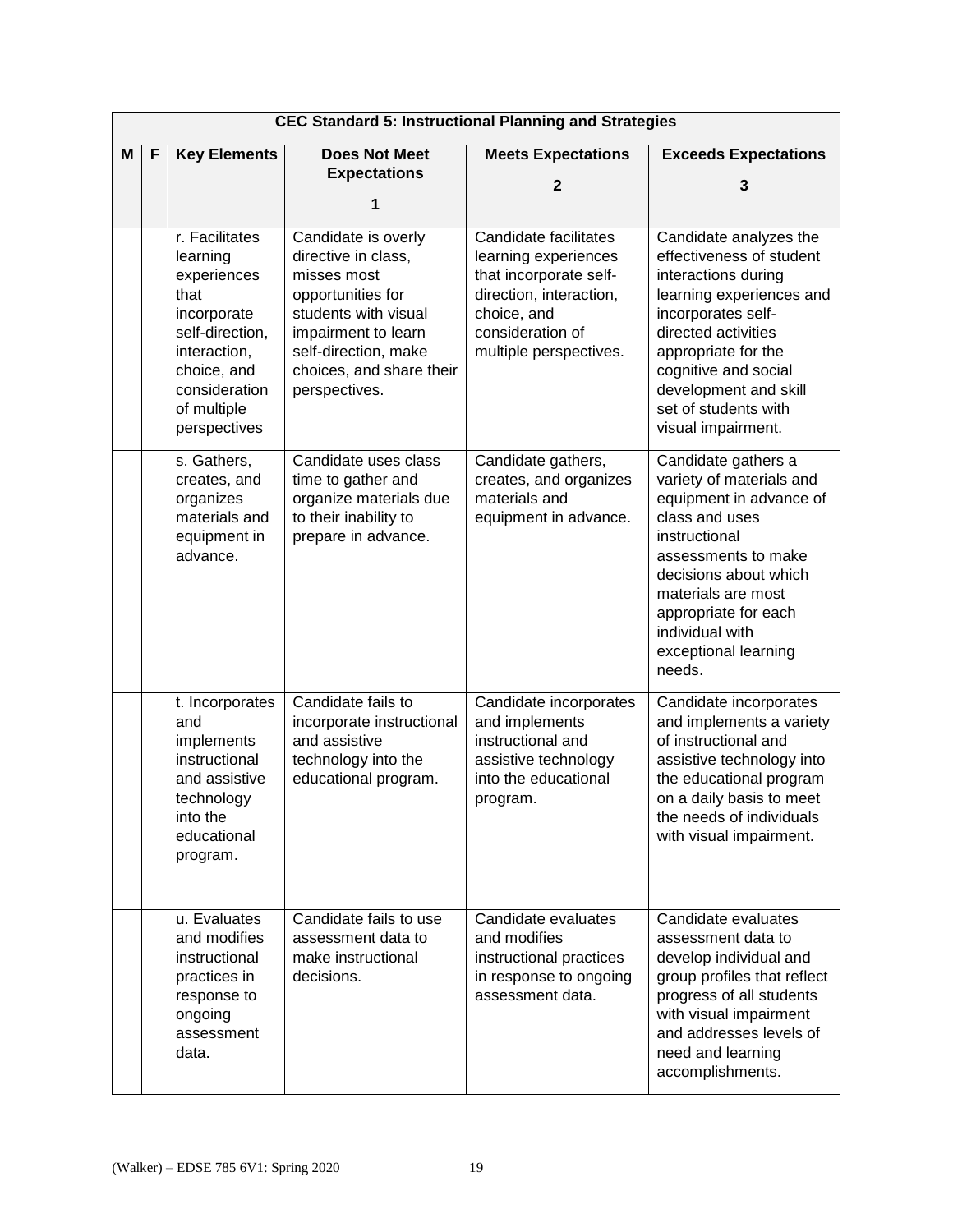|   | <b>CEC Standard 5: Instructional Planning and Strategies</b> |                                                                                                                                                        |                                                                                                        |                                                                                                                                                      |                                                                                                                                                                                                                                                                                                                                   |  |  |  |  |
|---|--------------------------------------------------------------|--------------------------------------------------------------------------------------------------------------------------------------------------------|--------------------------------------------------------------------------------------------------------|------------------------------------------------------------------------------------------------------------------------------------------------------|-----------------------------------------------------------------------------------------------------------------------------------------------------------------------------------------------------------------------------------------------------------------------------------------------------------------------------------|--|--|--|--|
| М | F                                                            | <b>Key Elements</b>                                                                                                                                    | <b>Does Not Meet</b><br><b>Expectations</b>                                                            | <b>Meets Expectations</b><br>$\mathbf{2}$                                                                                                            | <b>Exceeds Expectations</b><br>3                                                                                                                                                                                                                                                                                                  |  |  |  |  |
|   |                                                              | v. Provides<br>opportunities<br>for learners<br>with visual<br>impairment to<br>participate<br>actively and<br>successfully<br>at different<br>levels. | Candidate provides<br>only one level of<br>instruction for the entire<br>class and/or caseload.        | Candidate provides<br>opportunities for<br>learners with visual<br>impairment to<br>participate actively and<br>successfully at different<br>levels. | Candidate evaluates<br>assessment data to<br>develop individual profile<br>that reflects progress of<br>all students with visual<br>impairment and uses<br>these profiles to design<br>and provide<br>opportunities for learners<br>with visual impairment to<br>participate actively and<br>successfully at different<br>levels. |  |  |  |  |
|   |                                                              | w. Use<br>functional<br>assessments<br>to develop<br>intervention<br>plans.                                                                            | Candidate develops<br>intervention plans<br>without the use of data<br>from functional<br>assessments. | Candidate uses<br>functional assessments<br>to develop intervention<br>plans.                                                                        | Candidate uses multiple<br>data points including<br>functional assessment to<br>develop intervention<br>plans.                                                                                                                                                                                                                    |  |  |  |  |

|   | <b>CEC Standard 6: Professional Learning and Ethical Practice</b> |                                                                                                                |                                                                                                                                                        |                                                                                                                    |                                                                                                                                                                                                                                                 |  |  |  |  |
|---|-------------------------------------------------------------------|----------------------------------------------------------------------------------------------------------------|--------------------------------------------------------------------------------------------------------------------------------------------------------|--------------------------------------------------------------------------------------------------------------------|-------------------------------------------------------------------------------------------------------------------------------------------------------------------------------------------------------------------------------------------------|--|--|--|--|
| M | F                                                                 | <b>Key Elements</b>                                                                                            | Does Not Meet<br><b>Expectations</b>                                                                                                                   | <b>Meets Expectations</b><br>$\mathbf{2}$                                                                          | <b>Exceeds</b><br><b>Expectations</b><br>3                                                                                                                                                                                                      |  |  |  |  |
|   |                                                                   | a. Exhibits a<br>commitment to<br>professional<br>standards<br>associated with<br>their areas of<br>expertise. | Candidate fails to<br>provide evidence that<br>professional<br>standards have been<br>integrated into work<br>with students with<br>visual impairment. | Candidate exhibits a<br>commitment to<br>professional<br>standards associated<br>with their areas of<br>expertise. | Candidate extends<br>own professional<br>practice by reflecting<br>on professional<br>literature or by being<br>a member of a<br>professional<br>organization or by<br>attending<br>professional<br>workshops, seminars,<br>and/or conferences. |  |  |  |  |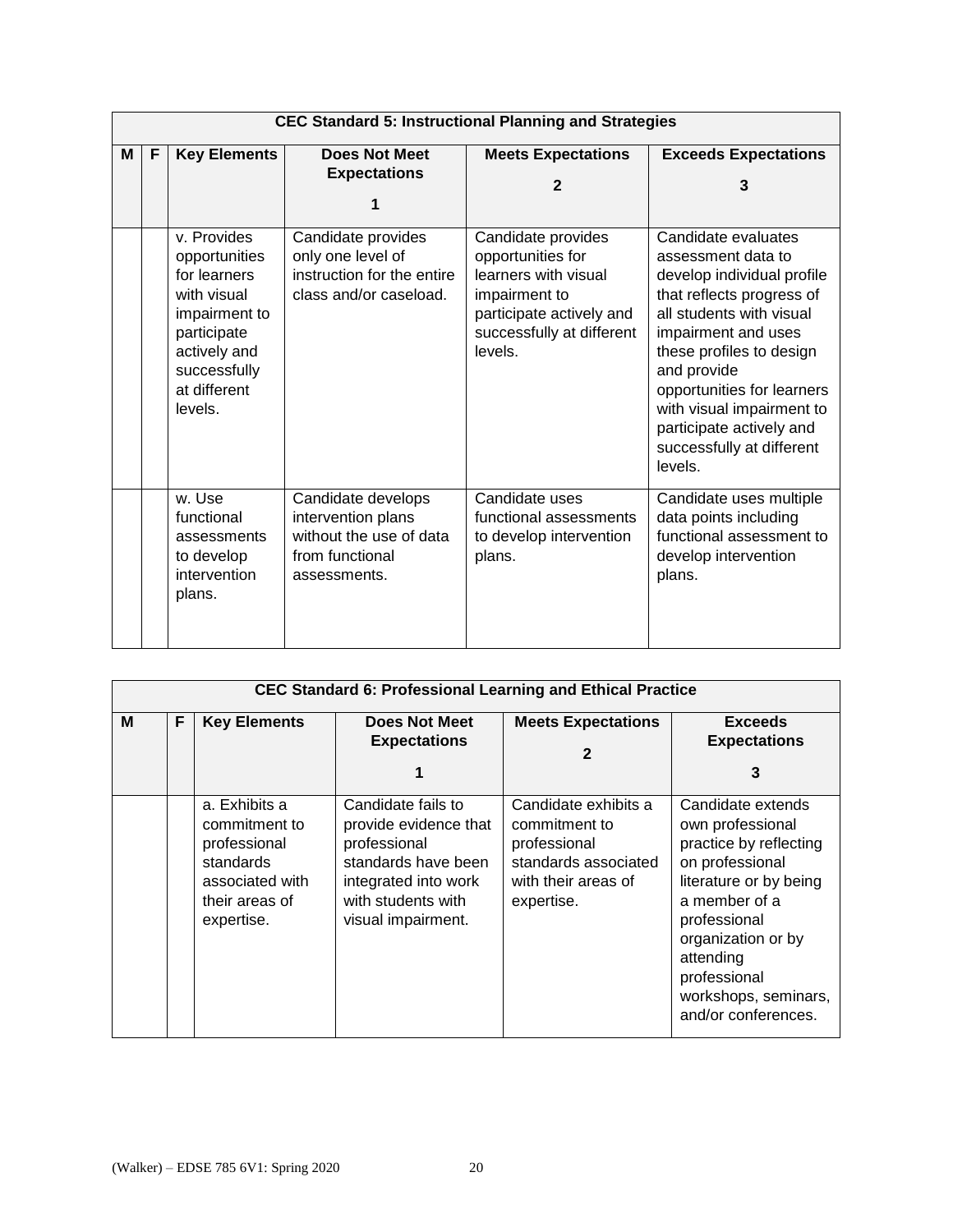|   |   |                                                                                                                                                                   | <b>CEC Standard 6: Professional Learning and Ethical Practice</b>                                                                                                                                         |                                                                                                                                                                    |                                                                                                                                                                                                                                      |
|---|---|-------------------------------------------------------------------------------------------------------------------------------------------------------------------|-----------------------------------------------------------------------------------------------------------------------------------------------------------------------------------------------------------|--------------------------------------------------------------------------------------------------------------------------------------------------------------------|--------------------------------------------------------------------------------------------------------------------------------------------------------------------------------------------------------------------------------------|
| M | F | <b>Key Elements</b>                                                                                                                                               | <b>Does Not Meet</b><br><b>Expectations</b><br>1                                                                                                                                                          | <b>Meets Expectations</b><br>$\overline{2}$                                                                                                                        | <b>Exceeds</b><br><b>Expectations</b><br>3                                                                                                                                                                                           |
|   |   |                                                                                                                                                                   |                                                                                                                                                                                                           |                                                                                                                                                                    |                                                                                                                                                                                                                                      |
|   |   | b. Demonstrates<br>courtesy and<br>caring in<br>relationships with<br>students with<br>visual<br>impairment.                                                      | Candidate fails to<br>build relationships<br>with the students with<br>visual impairment,<br>maintaining too much<br>distance or<br>demonstrating a lack<br>of courtesy and<br>caring.                    | Candidate<br>demonstrates<br>courtesy and caring<br>in relationships with<br>students with visual<br>impairment.                                                   | Candidate<br>consistently exhibits<br>appropriate rapport,<br>courtesy and caring<br>in relationship with<br>students with visual<br>impairment based on<br>reflection.                                                              |
|   |   | c. Supports<br>learning<br>environments that<br>encourage the<br>academic, social,<br>and professional<br>growth of all<br>students with<br>visual<br>impairment. | Candidate fails to<br>provide evidence that<br>they have considered<br>the different abilities,<br>needs, learning<br>styles, and cultures of<br>students with visual<br>impairment in<br>classroom work. | Candidate supports<br>learning<br>environments that<br>encourage the<br>academic, social, and<br>professional growth<br>of all students with<br>visual impairment. | Candidate reflects on<br>work with students to<br>determine how well a<br>positive learning<br>environment was<br>created and<br>considers different<br>approaches to<br>meeting the needs of<br>students with visual<br>impairment. |
|   |   | d. Guides student<br>behavior and<br>moral<br>development<br>through an<br>emphasis on<br>personal<br>responsibility for<br>the common<br>good.                   | Candidate does not<br>emphasize personal<br>responsibility and<br>fails to guide student<br>behavior and moral<br>development.                                                                            | Candidate guides<br>student behavior and<br>moral development<br>through an emphasis<br>on personal<br>responsibility for the<br>common good.                      | Candidate guides<br>student behavior and<br>moral development<br>through an emphasis<br>on personal<br>responsibility for the<br>common good and<br>models this<br>responsibility for the<br>class through their<br>daily actions.   |
|   |   | e. Presents<br>content<br>accurately and<br>instructions<br>clearly.                                                                                              | Candidate presents<br>content inaccurately<br>and instructions in an<br>unclear manner.                                                                                                                   | Candidate presents<br>content accurately<br>and instructions<br>clearly.                                                                                           | Candidate presents<br>content accurately<br>and instructions<br>clearly using a variety<br>of presentation<br>modalities.                                                                                                            |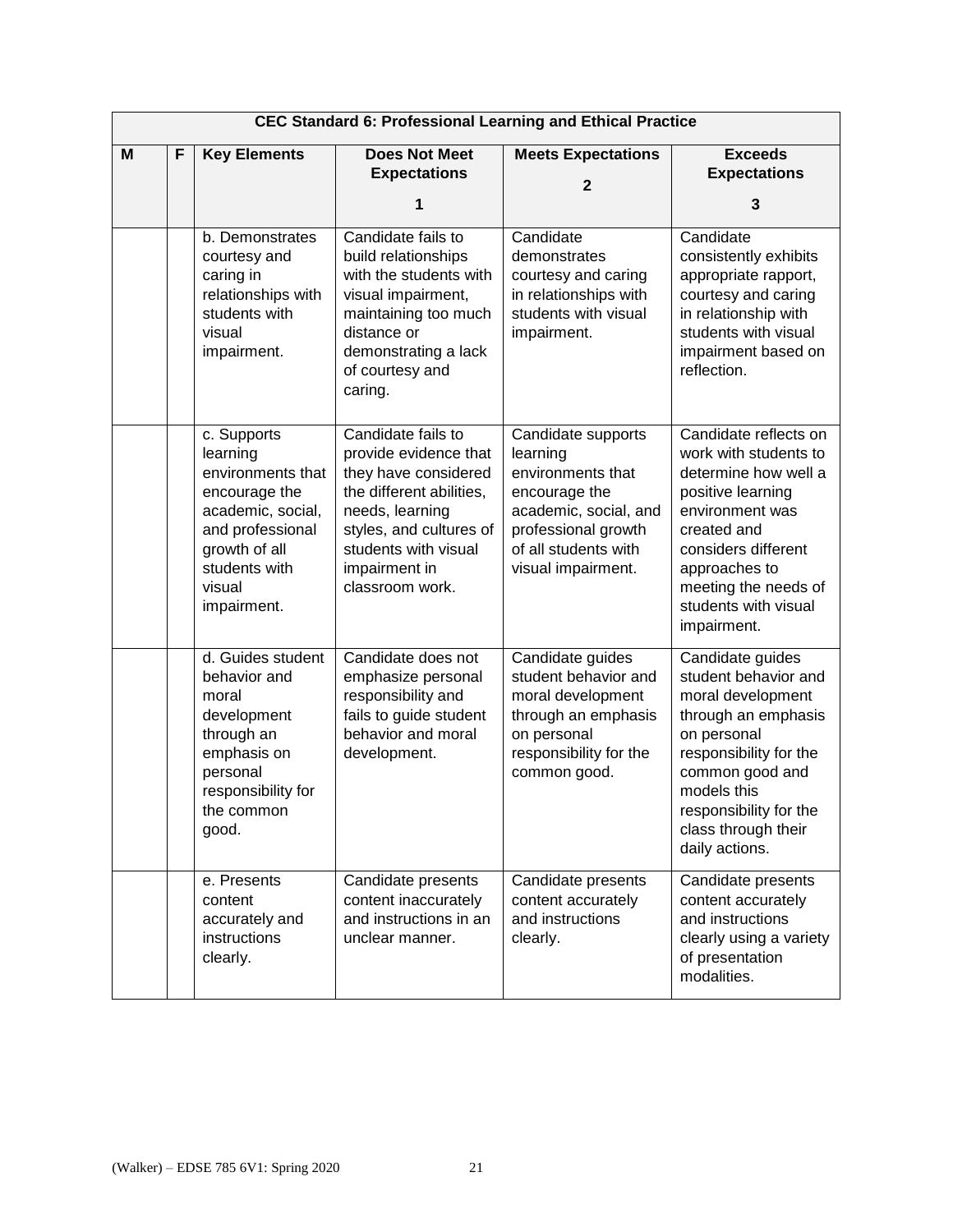|   | <b>CEC Standard 6: Professional Learning and Ethical Practice</b> |                                                                                                         |                                                                                                                                                                 |                                                                                                                                 |                                                                                                                                                                                                                                                                                                       |  |  |  |
|---|-------------------------------------------------------------------|---------------------------------------------------------------------------------------------------------|-----------------------------------------------------------------------------------------------------------------------------------------------------------------|---------------------------------------------------------------------------------------------------------------------------------|-------------------------------------------------------------------------------------------------------------------------------------------------------------------------------------------------------------------------------------------------------------------------------------------------------|--|--|--|
| M | F                                                                 | <b>Key Elements</b>                                                                                     | <b>Does Not Meet</b><br><b>Expectations</b><br>1                                                                                                                | <b>Meets Expectations</b><br>$\overline{\mathbf{2}}$                                                                            | <b>Exceeds</b><br><b>Expectations</b><br>3                                                                                                                                                                                                                                                            |  |  |  |
|   |                                                                   | f. Demonstrates<br>growth and<br>dissemination of<br>professional<br>knowledge and<br>skills.           | Candidate fails to<br>demonstrate growth<br>of professional<br>knowledge and skills.                                                                            | Candidate<br>demonstrates growth<br>and dissemination of<br>professional<br>knowledge and skills.                               | Candidate accepts<br>constructive criticism,<br>and demonstrates<br>growth and<br>dissemination of<br>professional<br>knowledge and skills.                                                                                                                                                           |  |  |  |
|   |                                                                   | g. Reflect on<br>one's practice to<br>improve<br>instruction and<br>guide<br>professional<br>growth     | Candidate displays<br>no evidence of the<br>ability or willingness<br>to reflect on<br>effectiveness, is<br>unaware of<br>effectiveness or<br>student learning. | Candidate reflects on<br>his/her professional<br>practice, including<br>personal teaching<br>and learning style.                | Candidate reflects<br>upon, interprets, and<br>communicates<br>evidence of one's<br>own effectiveness as<br>a teacher, including<br>evidence of success<br>in fostering student<br>progress in learning.<br>Candidate uses<br>evidence of<br>effectiveness in<br>planning for further<br>instruction. |  |  |  |
|   |                                                                   | h. Practices<br>within one's skill<br>limits and obtains<br>assistance as<br>needed.                    | Candidate refuses to<br>obtain assistance<br>when needed and<br>practices beyond his<br>or her skill limit.                                                     | Candidate engages in<br>reflective practice<br>(practices within<br>one's skill limits and<br>obtains assistance as<br>needed). | Candidate actively<br>seeks feedback and<br>constructive criticism<br>in the classroom and<br>engages in reflective<br>practice (practices<br>within one's skill limits<br>and obtains<br>assistance as<br>needed).                                                                                   |  |  |  |
|   |                                                                   | <i>i.</i> Demonstrates<br>responsibility,<br>dependability,<br>flexibility, and a<br>positive attitude. | Candidate is late to<br>meetings, misses<br>deadlines or needs to<br>be reminded often of<br>obligations.<br>Candidate<br>demonstrates a<br>negative attitude.  | Candidate<br>demonstrates<br>responsibility,<br>dependability,<br>flexibility, and a<br>positive attitude.                      | Candidate reflects on<br>ability to meet<br>expectations, plans<br>and carries out tasks<br>associated with role<br>promptly, and<br>consistently displays<br>a positive attitude.                                                                                                                    |  |  |  |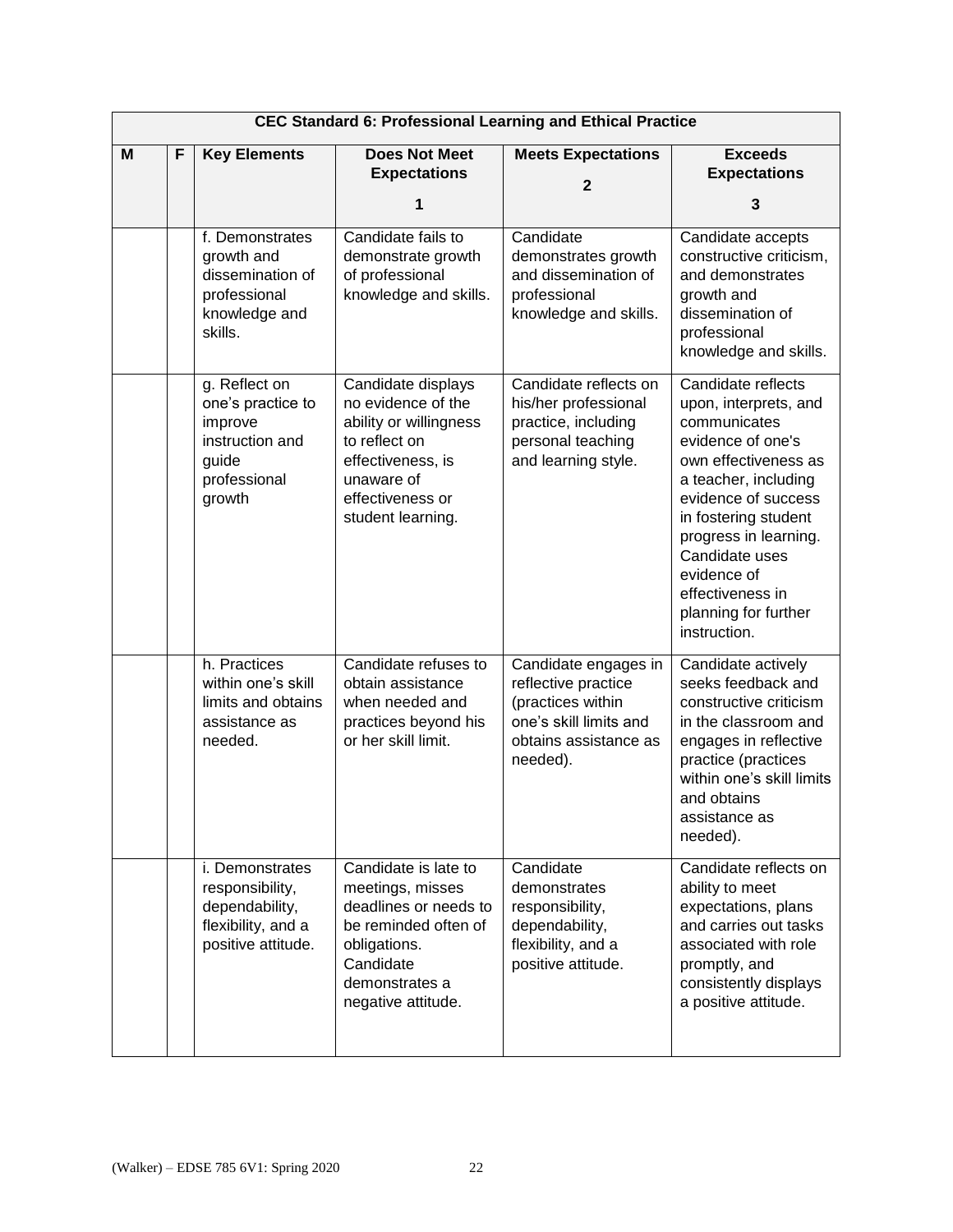|   | <b>CEC Standard 6: Professional Learning and Ethical Practice</b> |                                                                                   |                                                                                                            |                                                                                       |                                                                                                                                                                 |  |  |  |
|---|-------------------------------------------------------------------|-----------------------------------------------------------------------------------|------------------------------------------------------------------------------------------------------------|---------------------------------------------------------------------------------------|-----------------------------------------------------------------------------------------------------------------------------------------------------------------|--|--|--|
| M | F                                                                 | <b>Key Elements</b>                                                               | <b>Does Not Meet</b><br><b>Expectations</b><br>1                                                           | <b>Meets Expectations</b><br>$\mathbf{2}$                                             | <b>Exceeds</b><br><b>Expectations</b><br>3                                                                                                                      |  |  |  |
|   |                                                                   | j. Observes<br>school policies<br>and procedures.                                 | Candidate violates<br>school policies and<br>procedures.                                                   | Candidate observes<br>school policies and<br>procedures.                              | Candidate<br>consistently observes<br>and enforces school<br>policies and<br>procedures.                                                                        |  |  |  |
|   |                                                                   | k. Projects a<br>professional<br>image in terms of<br>demeanor and<br>appearance. | Candidate dresses or<br>behaves in an<br>unprofessional<br>manner.                                         | Candidate projects a<br>professional image in<br>terms of demeanor<br>and appearance. | Candidate projects a<br>professional image in<br>terms of demeanor<br>and appearance and<br>encourages students<br>with visual<br>impairment to do the<br>same. |  |  |  |
|   |                                                                   | I. Demonstrates<br>effective oral<br>communication<br>skills.                     | Candidate's oral<br>communication is<br>difficult to understand<br>or follow, making it<br>ineffective.    | Candidate<br>demonstrates<br>effective oral<br>communication skills.                  | Candidate<br>demonstrates highly<br>effective oral<br>communication skills<br>making material<br>presented verbally<br>easy to understand<br>and follow.        |  |  |  |
|   |                                                                   | m. Demonstrates<br>effective written<br>communication<br>skills.                  | Candidate's written<br>communication is<br>difficult to understand<br>or follow, making it<br>ineffective. | Candidate<br>demonstrates<br>effective written<br>communication skills.               | Candidate<br>demonstrates highly<br>effective written<br>communication skills<br>making material<br>presented in writing<br>easy to understand<br>and follow.   |  |  |  |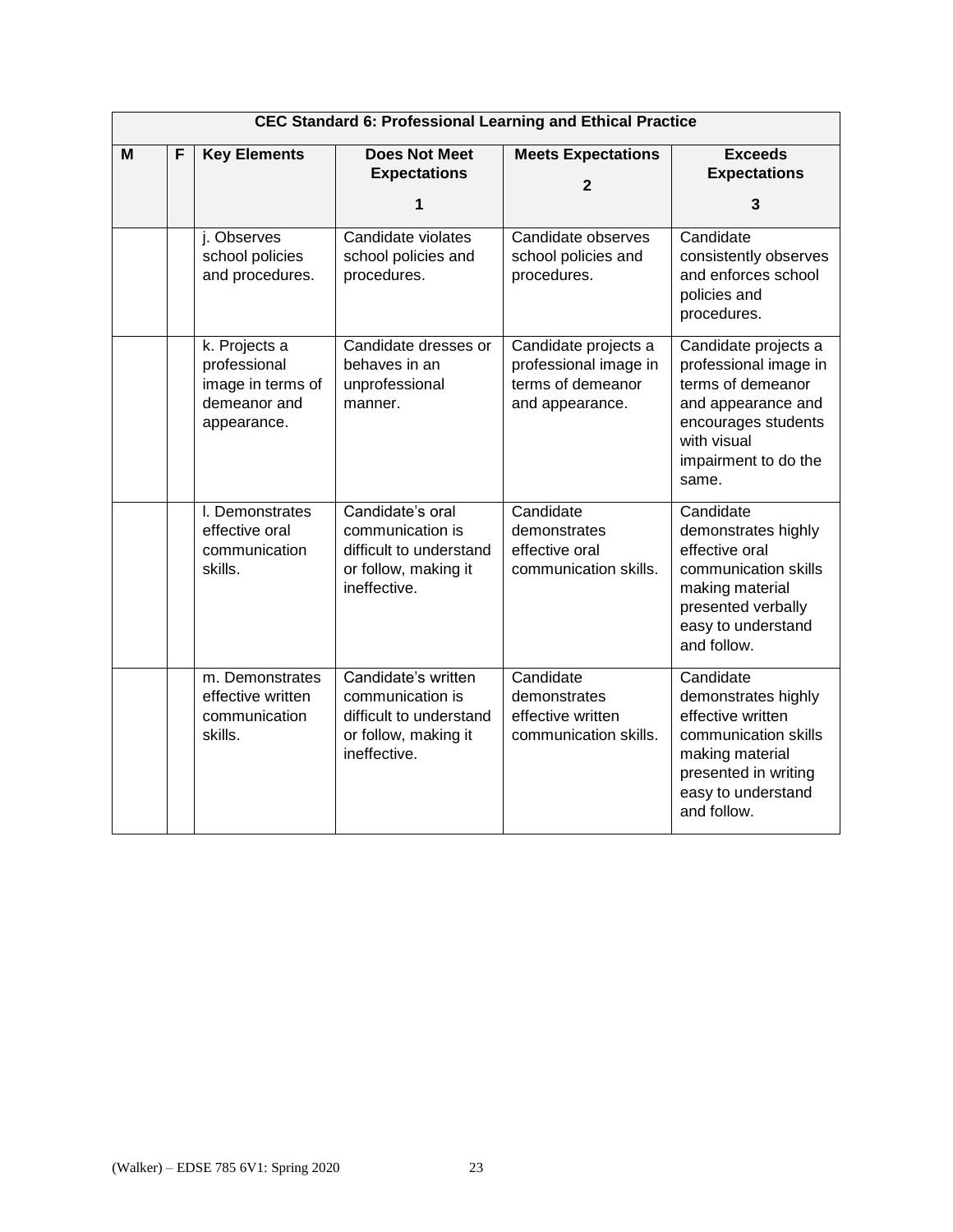|   | <b>CEC Standard 6: Professional Learning and Ethical Practice</b> |                                                                                                                                                                             |                                                                                                                                                                                          |                                                                                                                                                                                 |                                                                                                                                                                                                                                                                                                                                                                                                                                        |  |  |  |
|---|-------------------------------------------------------------------|-----------------------------------------------------------------------------------------------------------------------------------------------------------------------------|------------------------------------------------------------------------------------------------------------------------------------------------------------------------------------------|---------------------------------------------------------------------------------------------------------------------------------------------------------------------------------|----------------------------------------------------------------------------------------------------------------------------------------------------------------------------------------------------------------------------------------------------------------------------------------------------------------------------------------------------------------------------------------------------------------------------------------|--|--|--|
| M | F                                                                 | <b>Key Elements</b>                                                                                                                                                         | <b>Does Not Meet</b><br><b>Expectations</b><br>1                                                                                                                                         | <b>Meets Expectations</b><br>$\overline{2}$                                                                                                                                     | <b>Exceeds</b><br><b>Expectations</b><br>3                                                                                                                                                                                                                                                                                                                                                                                             |  |  |  |
|   |                                                                   | n. Demonstrates<br>high expectations<br>for all students<br>with visual<br>impairment to<br>develop the<br>highest possible<br>learning<br>outcomes and<br>quality of life. | Candidate fails to<br>support student<br>learning and displays<br>evidence of low<br>expectations for at<br>least some students<br>with visual<br>impairment.                            | Candidate<br>demonstrates high<br>expectations for all<br>students with visual<br>impairment to<br>develop the highest<br>possible learning<br>outcomes and quality<br>of life. | Candidate provides<br>emotional and<br>academic support to<br>students with visual<br>impairment and<br>communicates<br>confidence in their<br>ability to complete<br>assigned work and<br>modifies plans to<br>provide opportunities<br>for all students with<br>visual impairment to<br>meet or exceed<br>objectives through<br>supportive critique of<br>student learning that<br>reflects challenging<br>ideas and<br>suggestions. |  |  |  |
|   |                                                                   | o. Demonstrates<br>commitment to<br>developing the<br>highest education<br>and quality-of-life<br>potential of<br>individuals with<br>exceptional<br>learning needs.        | Candidate fails to<br>demonstrate a<br>commitment to<br>developing the<br>highest education<br>and quality of life<br>potential of<br>individuals with<br>exceptional learning<br>needs. | Candidate<br>demonstrates<br>commitment to<br>developing the<br>highest education<br>and quality-of-life<br>potential of<br>individuals with<br>exceptional learning<br>needs.  | Candidate<br>demonstrates and<br>reflects on<br>commitment to<br>developing the<br>highest education<br>and quality of life<br>potential of<br>individuals with<br>exceptional learning<br>needs.                                                                                                                                                                                                                                      |  |  |  |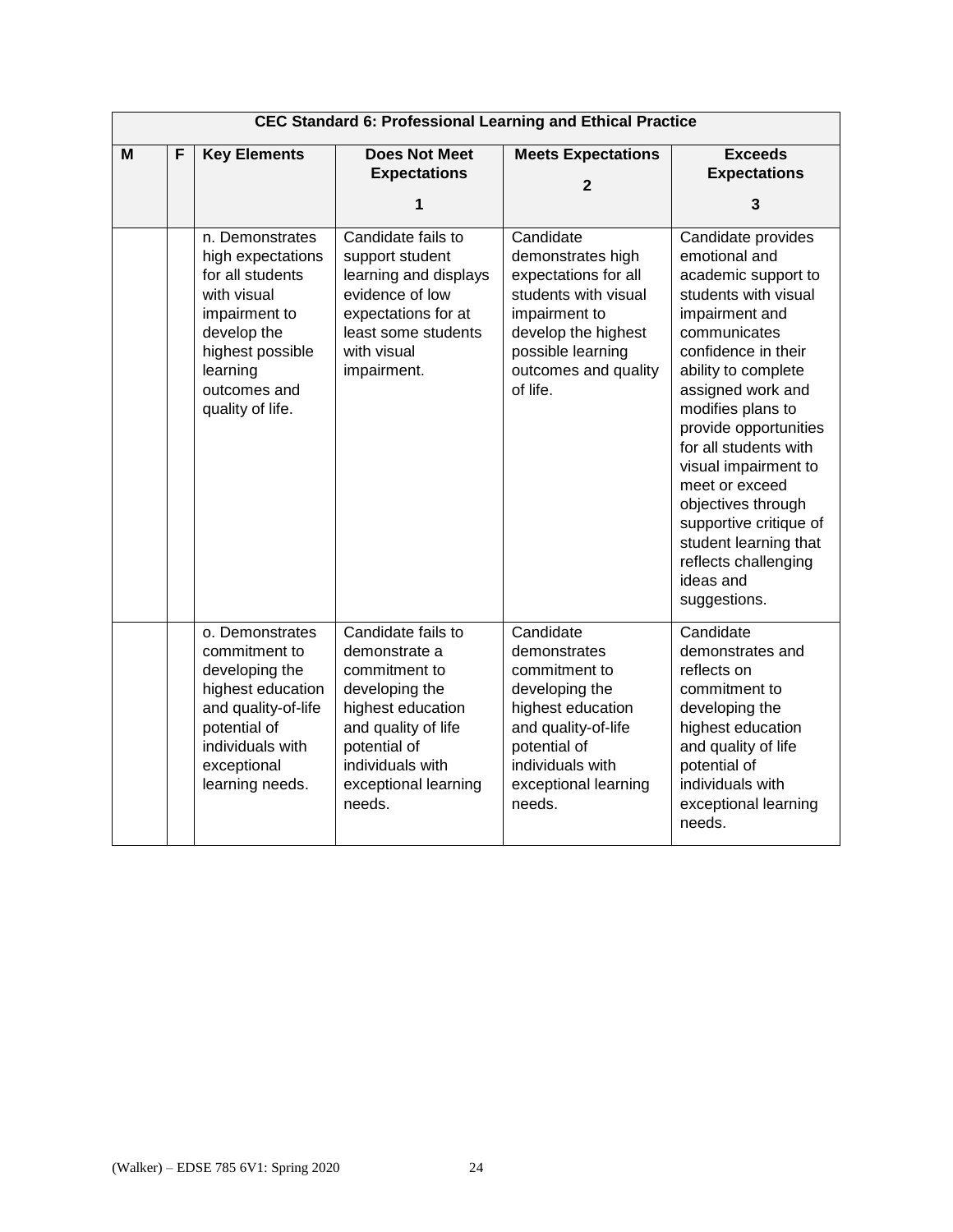|   | <b>CEC Standard 7: Collaboration</b> |                                                                                                                           |                                                                                                                                  |                                                                                                                            |                                                                                                                                                                                                                                     |  |  |
|---|--------------------------------------|---------------------------------------------------------------------------------------------------------------------------|----------------------------------------------------------------------------------------------------------------------------------|----------------------------------------------------------------------------------------------------------------------------|-------------------------------------------------------------------------------------------------------------------------------------------------------------------------------------------------------------------------------------|--|--|
| M | F                                    | <b>Key Elements</b>                                                                                                       | <b>Does Not Meet</b><br><b>Expectations</b><br>1                                                                                 | <b>Meets Expectations</b><br>$\overline{2}$                                                                                | <b>Exceeds</b><br><b>Expectations</b><br>3                                                                                                                                                                                          |  |  |
|   |                                      | a. Communicate<br>effectively with<br>families of<br>individuals with<br>exceptionalities<br>from diverse<br>backgrounds. | Candidate fails to<br>provide evidence of<br>planning to<br>collaborate with<br>parents.                                         | Candidate<br>communicates<br>regularly with parents<br>and involves them in<br>problem solving and<br>learning activities. | Candidate regularly<br>encourages family<br>involvement in<br>student learning<br>through collaboration<br>to engage additional<br>support resource<br>assistance when<br>needed.                                                   |  |  |
|   |                                      | b. Engages in<br>productive<br>relationships with<br>professional<br>colleagues and<br>support staff.                     | Candidate fails to<br>provide evidence of<br>planning to<br>collaborate with<br>professional<br>colleagues and<br>support staff. | Candidate engages<br>in productive<br>relationships with<br>professional<br>colleagues and<br>support staff.               | Candidate reflects<br>upon, interprets, and<br>communicates<br>evidence of one's<br>own effectiveness as<br>a collaborator.<br>Candidate<br>demonstrates an<br>ability to work with<br>others as equals.                            |  |  |
|   |                                      | c. Maintains<br>confidential<br>communication<br>about students<br>with visual<br>impairment                              | Candidate shares<br>confidential<br>information about<br>students with visual<br>impairment needs<br>with outside parties.       | Candidate maintains<br>confidential<br>communication about<br>students with visual<br>impairment.                          | Candidate maintains<br>confidential<br>communication about<br>students with visual<br>impairment and is<br>observed stressing<br>the importance of<br>confidentiality with<br>other stakeholders<br>including<br>paraprofessionals. |  |  |
|   |                                      | d. Fosters<br>respectful and<br>beneficial<br>relationships<br>between families<br>and professionals.                     | Candidate is<br>disrespectful when<br>dealing with families<br>and professionals.                                                | Candidate fosters<br>respectful and<br>beneficial<br>relationships<br>between families and<br>professionals.               | Candidate reflects<br>upon relationships<br>with families and<br>professionals and<br>interprets reflections<br>effectively in order to<br>improve<br>communication and<br>interactions.                                            |  |  |